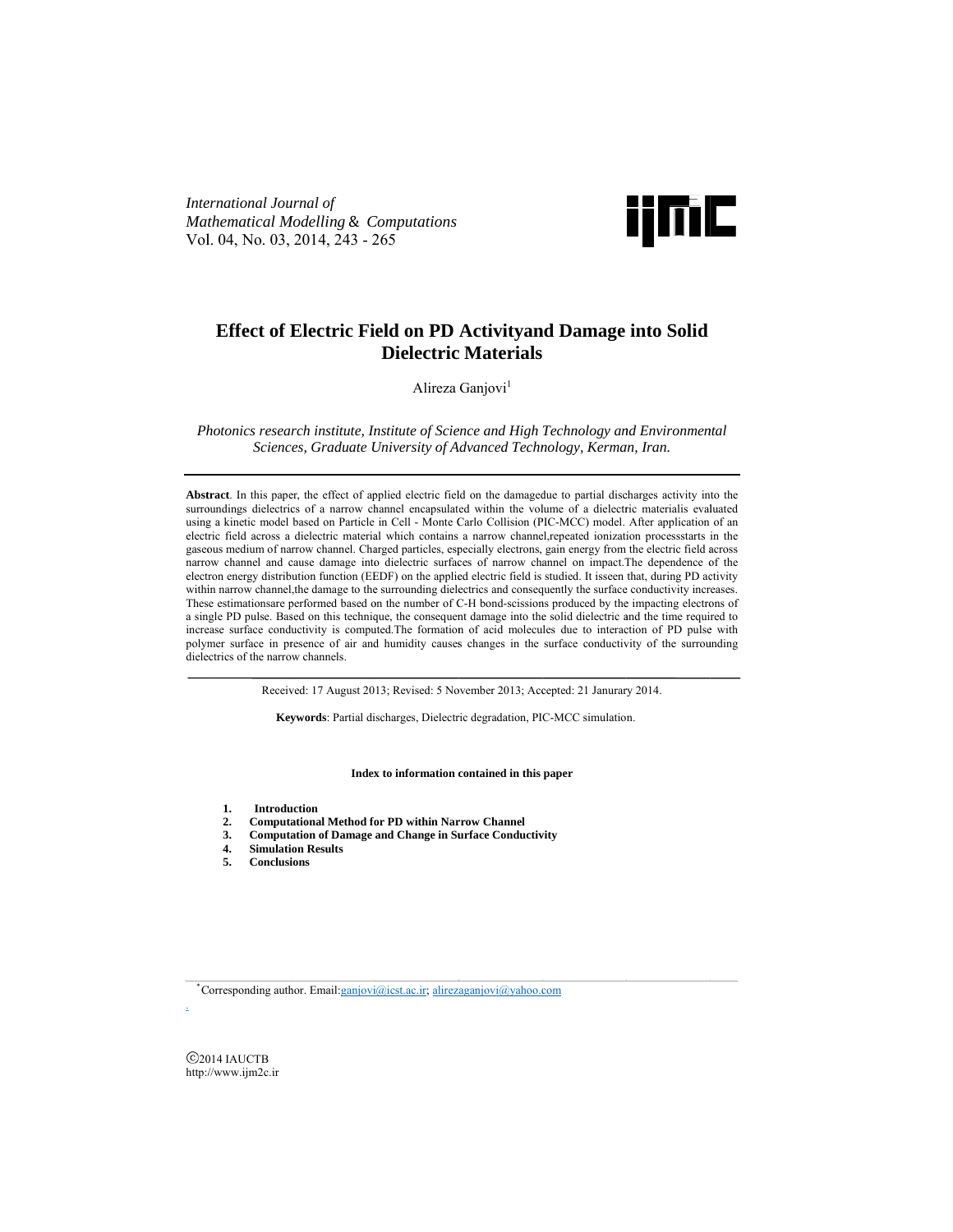### **1. Introduction**

**G**enerally, high voltage apparatus under operating conditions are subjected todamaging effects of activity of partial discharges into surrounding dielectrics of the existing narrow channel encapsulated within the volume of a dielectric material.A PD pulse generates energetic charged particles and photonsand they transfer sufficient energy to the polymer surfaces to break covalent bonds and form radicals. Usually, the polymer radicals react rapidly with oxygen [20].

The droplets of glycolic and formic acid as degradation products are identified by Hudon et al. They form initially on the surfaces of surrounding dielectrics of narrow-channel [20]. These acid molecules are much more conductive than the epoxy resin matrix, which is responsible for a rapid increase in surface conductivity [21, 22]. Moreover, while spark-type PD pulses occur when the surface conductivity is very low, glow discharges are observed after the surface becomes more conductive [25]. An increase in surface conductivity not long after the PD process was initiated in polyethylene [35].

The changes in discharge behavior associated with changes in the electrical characteristics of solid dielectric materials during the course of the discharge are investigated by Ishida et al. [25]. Some other authors also detected the formation of acid molecules due to interaction of discharge with polymer surfaces [10, 18, 32, 33].

Rogers showed that 'self-extinction' of pulsating PD in a dielectric cavity can be attributed to a discharge-induced increase in the conductivity of the cavity walls [40]. The conclusions by Tanaka etal.show that the nature of discharges is influenced by physical properties of the inner-surface of a cavity [44].They resulted that the discharge itselfcauses any change in electrical conductivity of the surface. Auckland et al. [2] observed that the charge on channel walls influenced the characteristics of breakdown in an artificial channel.

The proposed aging and life model based on electro-thermal degradation processes and space charge effects by Serra et al. [42] was useful to study the damage originating from microscopic defects such as micro-voids. They considered the degradation within a polyethylene-based material as a bond-breaking process due to impact of hot electrons, with the damage accumulating with time at void-polymer interfaces.

The dependence of insulation time to failure on applied field, temperature and cavity size were studied quantitatively [18, 30-31]. A two dimensional fluid model proposed by Novak et al. [37]. They studied the effect of charge produced by ionization on the surrounding solid insulation. They estimated the average kinetic energy of the electrons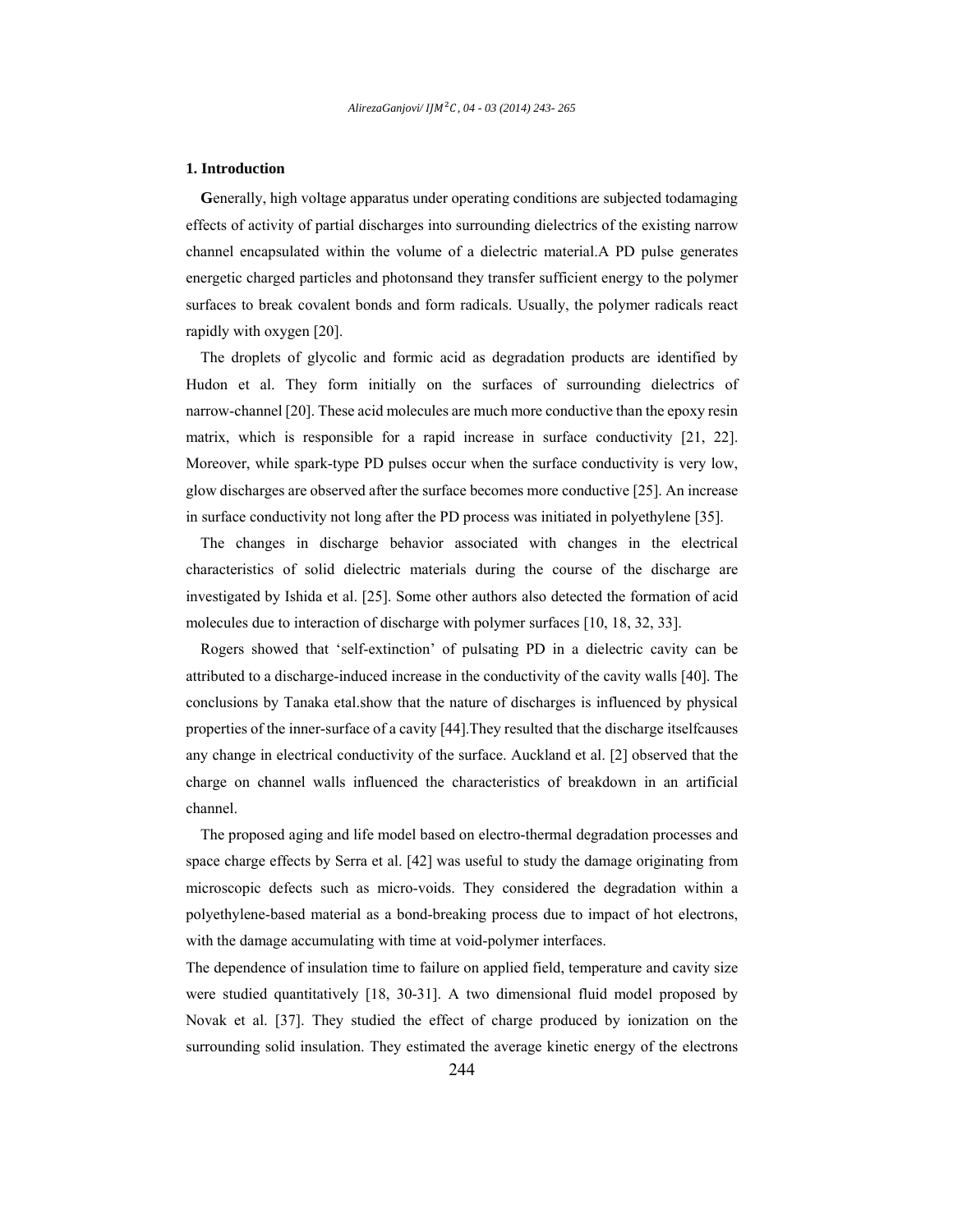and ions to be approximately 10eV and 0.6eV, respectively.

Although the aging and life model developed by Serra et al. [42] gives an estimate of damage on cavity walls due to hot electrons, one of its major drawbacks lies in that the electric field within the void is assumed constant. Consequently the spatial distribution of charged particles (electrons) within the void is neglected.

The electron energy distribution functions (EEDF) are assumed to be space-independent. Moreover, the model is one-dimensional, so that the interaction of charged particles with the side-walls of the cavity is not considered. Novak et al. [37] used a fluid model, where transport and swarm parameters such as ionization and attachment coefficient, velocities, EDF of electrons and ions, etc must be known in advance. It therefore becomes obvious that a relatively assumption-free model capable of estimating effect of PD pulse on channel walls in very narrow channels in terms of damage and increase in surface conductivity through particle bombardment of surrounding dielectrics, is required [19, 27, 39, 46-48].

In this paper, a two dimensional kinetic model based on PIC-MCC technique is extended to study the effect applied electric field on the PD pulse activityand the consequent damage into solid dielectric material and time required to increase surface conductivity of dielectric surrounding the dielectric narrow channel. The electron energy distribution function (EEDF) provides a more detailed description of the partial discharges on the dielectric anode and side walls. So, the dependence of the EEDFon the applied electric field is examined.



Figure 1: Schematic representation of the computation sequence for Particle in Cell-Monte Carlo (PIC-MCC) method.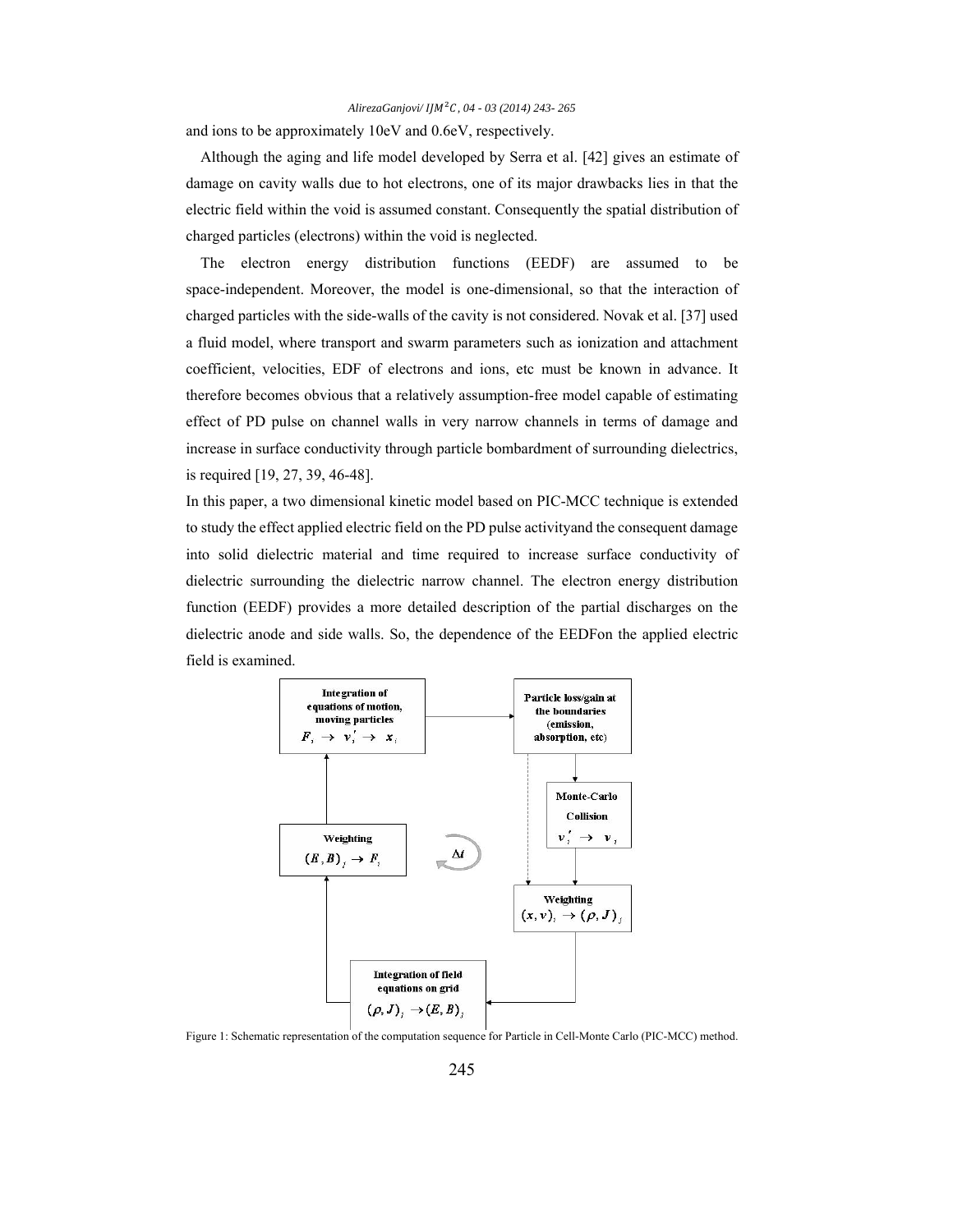### **2. Computational Method for PD within Narrow Channel**

In the PIC scheme, particles are defined in a continuum position and velocity space. Field values are defined at discrete locations in space. Particle and field values are advanced sequentially in time, starting from initial conditions. The particle equations of motion are solved at every time step, using field values interpolated from the discrete grid to particle locations. The force on every particle is computed by interpolation of the field values from the grid position to the given particle positions. The position and velocities of each particle is next updated based on the solution of the classical equation of motion [33]. Next, particle boundary conditions are applied. For modeling collisions, the Monte Carlo collision (MCC) scheme is applied [47]. Source terms for the field equations are accumulated from the particle locations to the grid locations. The field values are then advanced by one time-step, and the time loop starts again (figure 1).

In the PIC-MCC scheme, each super-particle, representative of one or a much larger number of real particles, is designated in continuum space by its position and velocity. Initially, a Maxwellian distribution is assumed for electrons and ions. Further, the particles are uniformly distributed in the gap space. Particle boundary conditions such as absorption and emission are used to account for the relation between the discharge current in the gap and the current in the external circuit. When an electron or ion passes from the discharge into an end wall, it adds to the wall charge and is deleted from the list of active particles [27]. Additionally, secondary emissions occur when a charged particle impacts a surface (metallic or dielectric) causing ejection of electrons from the surface.

In the current work, the gas within the cavity is assumed to be air at atmospheric pressure. Therefore, photo-emission at the cathode is likely to be the dominant secondary emission process, rather than electron emission from cathode or anode due to ion or electron bombardment. However, all of the above processes have been accounted for in the model. After emission of a new electron, its energy is also assigned from an assumed Maxwell-Boltzmann distribution. The interaction of charged particles with neutral atoms and molecules, and other collisional processes are included by using a Monte Carlo Collision technique [8]. Three main charged particle species, viz. electrons, positive ions and negative ions have been considered. The major electron-neutral molecule impact reactions included are (i) elastic, (ii) excitation, (iii) ionization (including all important ionization reactions) and (iv) electron attachment. Related cross sectional values are extracted from experimental data available in the literature [39]. Integral cross section values for electron interaction in dry air have been determined from its molecular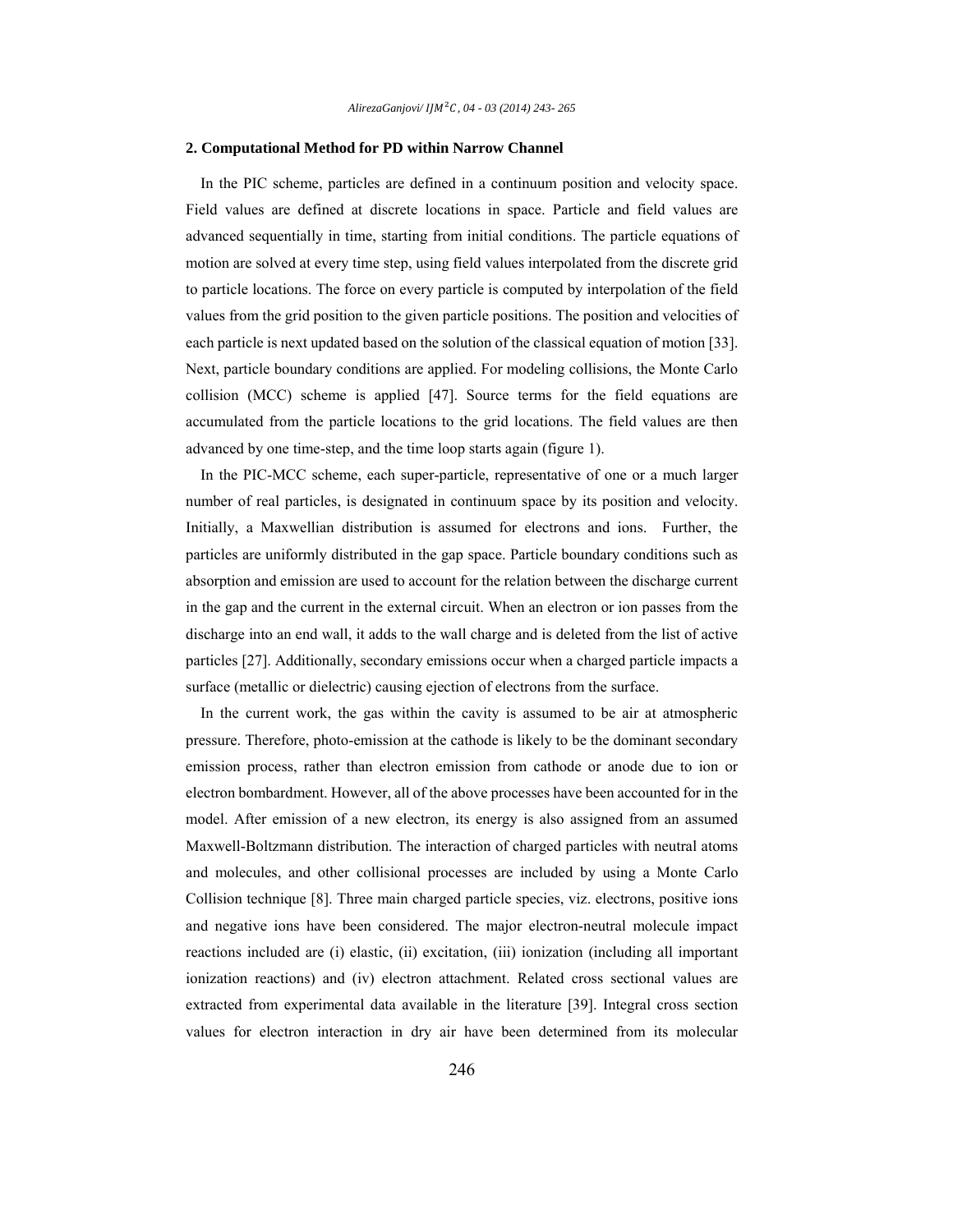constituents by assuming a target composition of  $78.09\%$ N<sub>2</sub>and  $21.19\%$ O<sub>2</sub> [41]. Only elastic and charge transfer collisions between ions and neutrals are considered. Because ion-molecule cross sections are not readily available, a constant cross section  $(10^{-20} \text{m}^2)$  has been assumed based on a hard-sphere collision model [51].



Figure 2: (a) The geometry of two dimensional dielectric-dielectric narrow channel; the external circuit consists of a voltage source and a blocking capacitor which stops the flow of average current, (b) the corresponding equivalent circuit.

 A significant contribution of this work is that the discharge within the cavity is simulated in conjunction with an external circuit comprising of a voltage source, and a blocking capacitor that stops the flow of any average current. The coupling between the charge flow within the micro-cavity and the external current is obtained via the parallel-plane electrodes, which may be metallic or dielectric, depending on the location of the discharge site.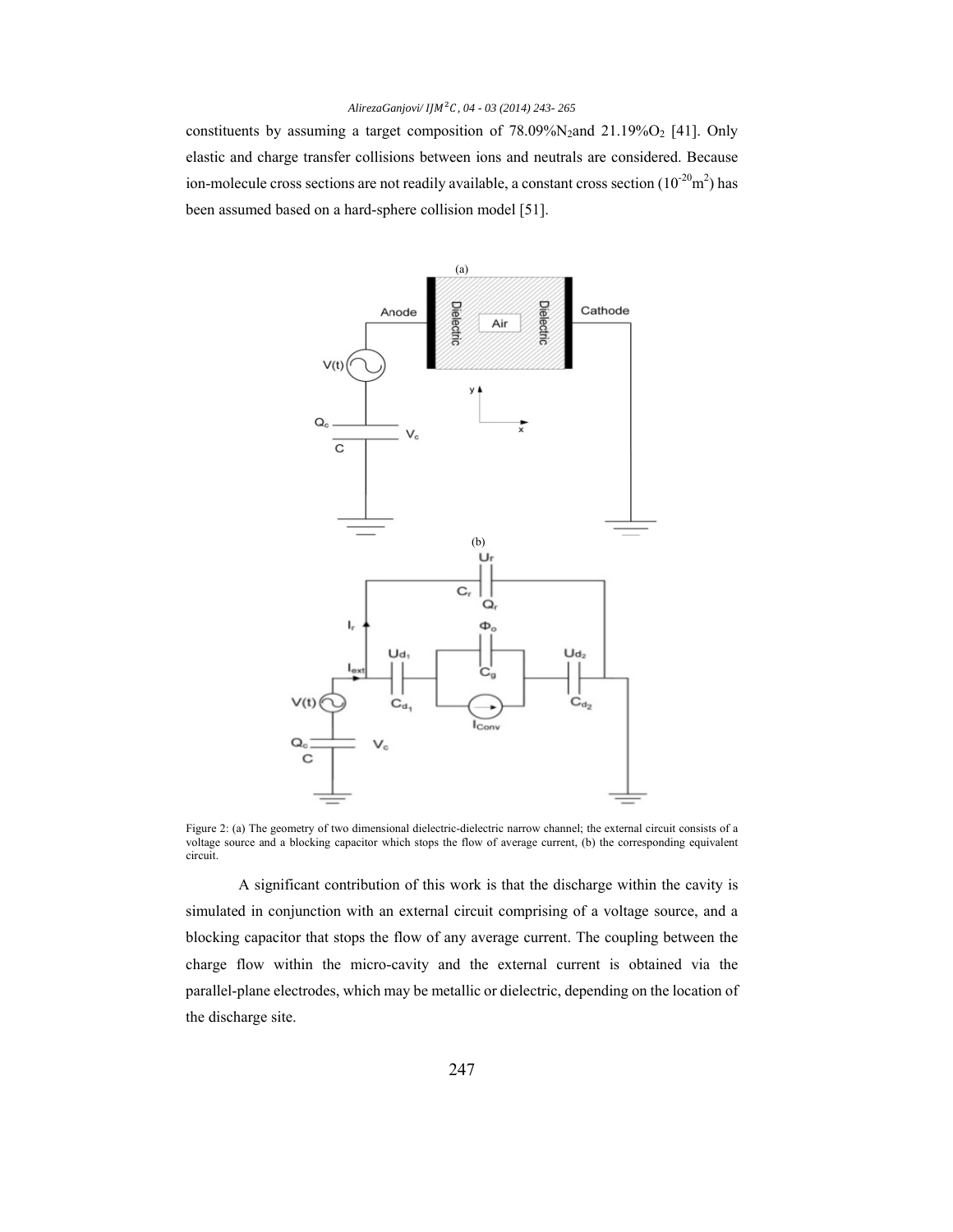The potentials and fields are obtained using Poisson's equation:

$$
\nabla \cdot \varepsilon_0 \nabla \Phi(x,t) = \rho(x,t) \, (1)
$$

The potential  $(\Phi)$  can be separated as follows [8, 28, 29]:

$$
\Phi = \Phi_P + \sum_{\text{Boundedaries}} \Phi_L (2)
$$

where  $\Phi_P$  and  $\Phi_L$  represent the Poisson and Laplacian parts of electrical potential ( $\Phi$ ).

Therefore, the field may be described by the combination of the following equations:

$$
\nabla \cdot \varepsilon_0 \nabla \Phi_p = -\rho(3)
$$

$$
\nabla \cdot \varepsilon_{0} \nabla \Phi_{\scriptscriptstyle{Li}} = 0 (4)
$$

The boundary condition for equation (3) is  $\Phi$ =0 on all boundaries as the Poisson field is solely due to charge in the medium. For each boundary with a Dirichlet condition, equation (4) is solved for  $\Phi_i = 0$  on the equipotential surface, and  $\Phi = 0$  elsewhere which gives us  $\Phi_{Li}$ (the potential due to the i<sup>th</sup>Laplacian field).  $\Phi_L$  is obtained by the superposition of all the Laplacian fields. Neumann boundary conditions are included through  $\Phi_P=0$ . This method neglects charges induced by a driven electrode on other boundaries which are connected to an external circuit. It is also possible to solve the field Poisson equation with boundaries and circuits [8, 33, 49].

In this work, identical cavities, as might occur at discharge sites, with two different electrode configurations have thus been considered. These are the two generic cases described below. The model is two-dimensional with Neumann boundary conditions on the side-walls. Dirichlet boundary conditions (potential drop specified) are assumed on the electrodes.

A narrow channel bounded by dielectrics on both sides is depicted in Figure 2(a). The equivalent circuit of this configuration is shown in Figure 2(b), where  $C_g$ ,  $C_{d1}$ ,  $C_{d2}$  and  $C_r$ represent the equivalent capacitances of the gap, the dielectric layers and dielectric material parallel to the micro-channel, respectively. The discharge current may be represented by I<sub>conv</sub>. Using KCL, it is possible to obtain the following relations [34, 44, 48]:

$$
C_d \frac{dU_d}{dt} = I_{ext} - I_r(5)
$$
  
\n
$$
A \frac{d\sigma_s}{dt} = I_{ext} - I_r + AJ_{conv}(6)
$$
  
\n
$$
V_c = V(t) - 2U_d - \phi_0(7)
$$
  
\n
$$
U_r = 2U_d + \phi_0(8)
$$

*dU*

where I<sub>ext</sub> and  $\sigma_T$  are the total external current and charge on the dielectric surface. I<sub>r</sub> is the leakage current flowing in the bulk of dielectric material parallel to the narrow channel. By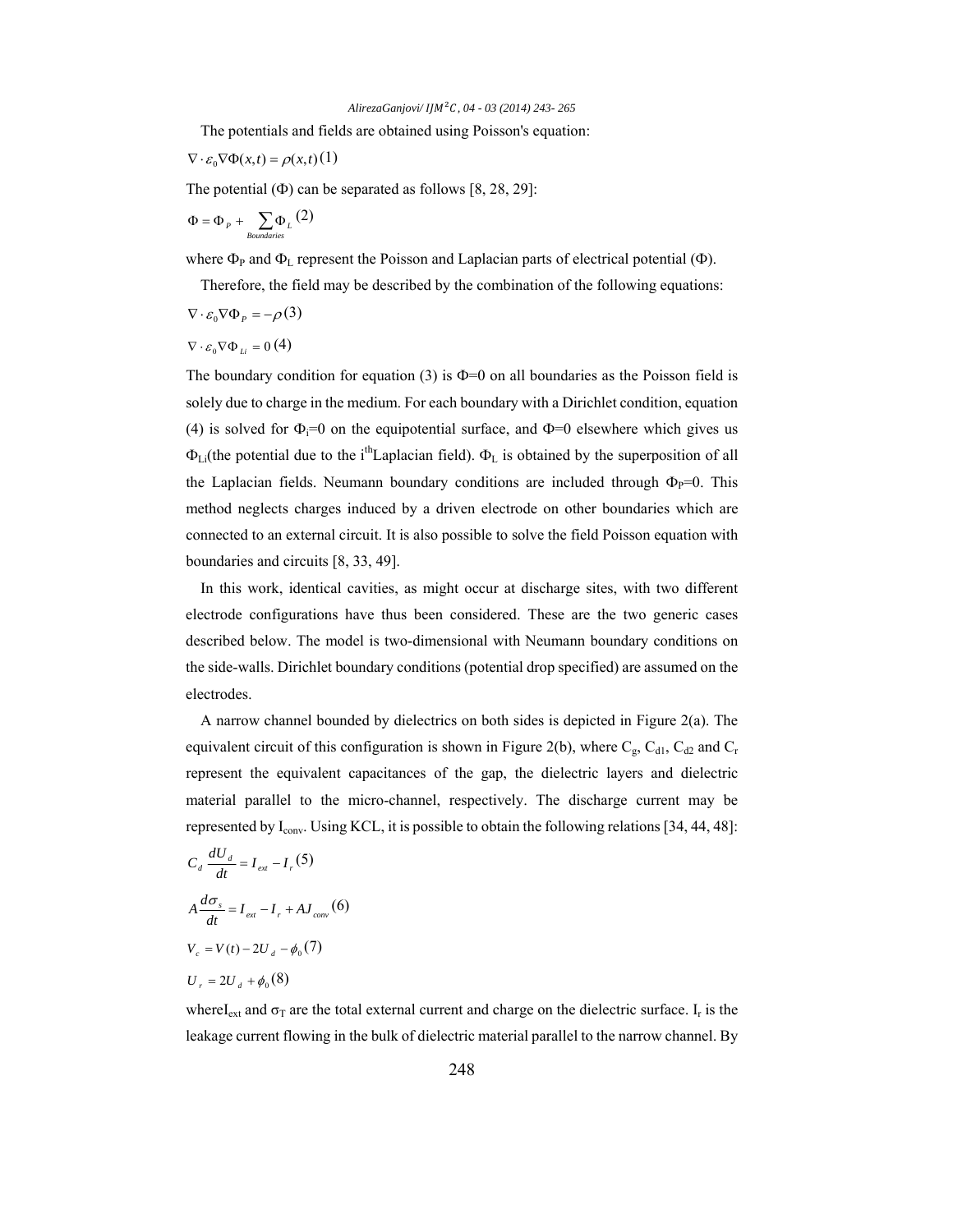combining the above equations, equation (27) in ref. [48] may be rewritten as follows:

$$
\phi_0^t = (\sigma_{s_r}^{t-1} + \frac{1}{A} (\alpha CV(t) - \alpha Q_c^{t-1} + \alpha Q_r^{t-1} - 2\alpha (C + C_r)U_d^{t-1} + Q_{\text{conv}}^t) + \frac{\Delta x}{2} \sum_{j=0}^{j=N} \rho_{0j} + \frac{\varepsilon}{\Delta x} \sum_{j=0}^{j=N} \phi_{j}^t) (\frac{\varepsilon}{\Delta x} N + \alpha (C + C_r)/A)^{-1}
$$
\n(9)

where  $\alpha = (1 + 2(C + C_r)/C_d)^{-1}$ .  $\sigma_T$ , A, C, V(t), Q<sub>c</sub>, Q<sub>r</sub>, Q<sub>conv</sub>,  $\rho$ ,  $\varphi_{ij}$  and N<sub>j</sub> are respectively the total surface charge density on the electrodes at a given time 't', cross sectional area of electrode, capacitance of blocking capacitor, driving voltage, charge in the external circuit, charge in the bulk of dielectric material parallel to the narrow channel, charge convection due to discharge, space charge density, the electric potential at each grid point and the number of grid divisions along the y-axis. The derivation of equation (5) is presented in appendix 1.

### **3. Computation of Damage and Change in Surface Conductivity**

In this section, we describe the methodology adopted for computation of damage. Electrons produced within a narrow channel during a PD pulse, are accelerated by the applied field and reach the dielectric electrode with high energies. Additionally, during transit, they may also strike the dielectric side-walls of the narrow channel. The trajectory of each electron participating in the discharge is followed until it strikes a dielectric surface (wall or anode). The energy distribution functions (EEDF) of the electrons at the dielectric anode, and at the dielectric side walls are computed. The dielectric is assumed to be epoxy resin, which has a preponderance of C-H and C-C bonds. The impact of the electrons on the dielectric may cause chemical degradation of the material. In this work, the damage is assessed solely in terms of the amount of polymer that undergoes C-H bond scission through electron impact. The dissociative electron attachment (DEA) or ionization of C-H bonds requires approximately 8eV [42]. The damage due to each electron impact is computed in the following manner. Table I shows the electrons divided into a number of groups. Of the groups outlined in Table I, the first group  $(g_1)$  contains electrons with energy less than 8eV ( $\varepsilon$  < 8eV). These are cold electrons, and are considered to be irrelevant from the point of damage accumulation, as they are unable to produce irreversible degradation [42]. Electrons belonging to the remaining groups have energies beyond 8eV, and are capable of causing bond-scission. In every scattering event, an electron loses approximately 8eV, and shares the remaining energy equally with a secondary electron produced by impact ionization. Each electron is allowed to go through several scattering processes until its energy falls below 8eV. Thus, all high energy electrons ultimately cool to energy values smaller than 8eV [18, 30-31, 40, 42].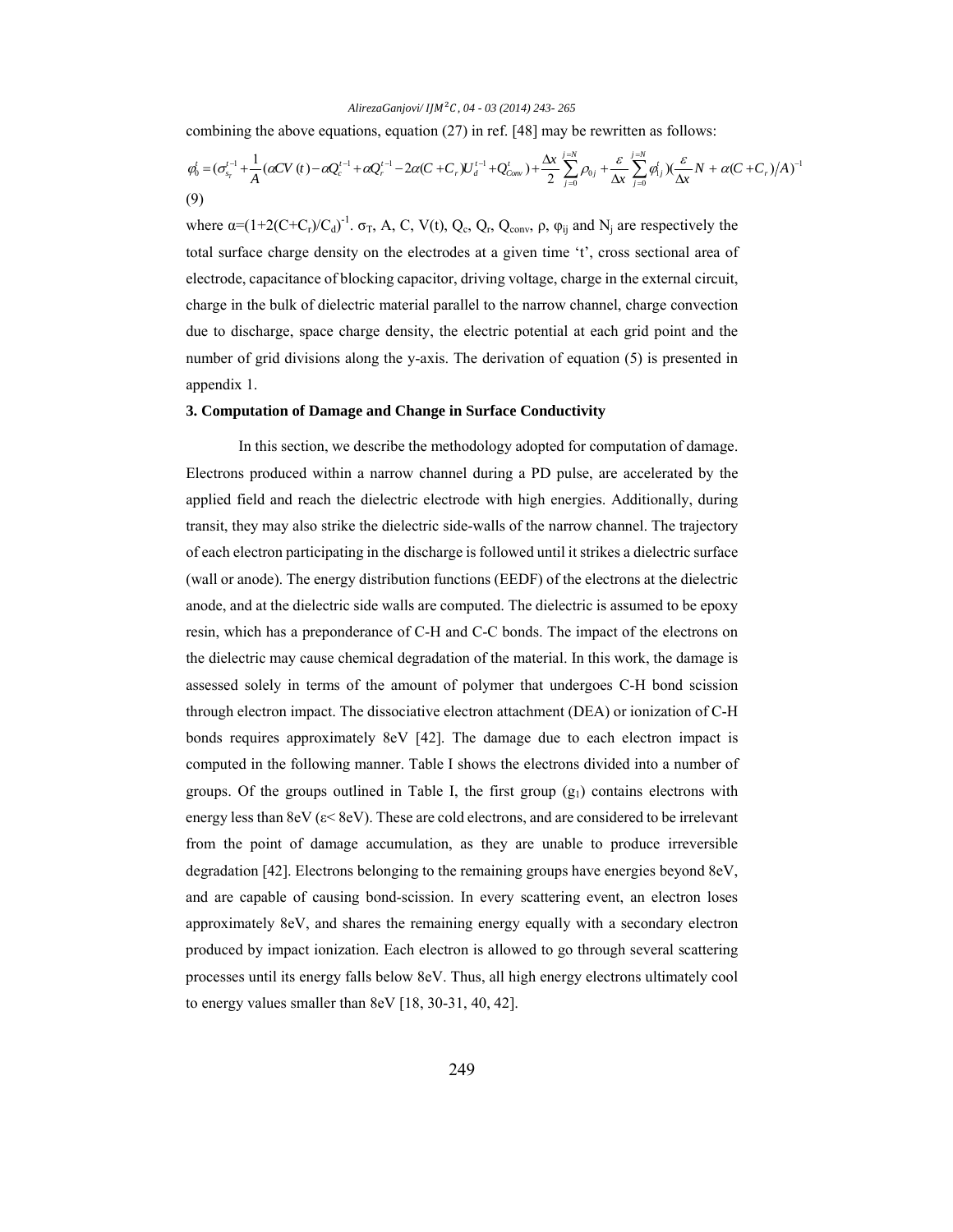| $N_k$<br>Group<br>Electron energy domain |  |
|------------------------------------------|--|
| $\varepsilon$ <8eV<br>0<br>$g_1$         |  |
| 8eV≤ε<24eV<br>$g_2$                      |  |
| 24eV≤ε<56eV<br>3<br>$g_3$                |  |
| 56eV≤e<120eV<br>7<br>$g_4$               |  |
| 120eV≤ε<248eV<br>15<br>g <sub>5</sub>    |  |
| 248eV≤ε<504eV<br>31<br>g <sub>6</sub>    |  |

**TABLE I: THE NUMBER OF C-H BONDS SCISSIONS DUE TO ONE ELECTRON (***Nk***) FOR DIFFERENT ELECTRON ENERGY GROUPS.** 

Electrons belonging to group g2, possess energies between 8eV and 24eV. This energy is sufficient to cause only one C-H bond-break, as the excess energy when shared between a primary and a secondary, produces cold electrons. The subsequent groups are based on the number of C-H bond-scissions that electrons belonging to the respective groups can cause before they thermalize. The thermalization process is very fast, i.e. of PD pulse duration  $(\leq 50 \text{ps})$  [30, 42]. The number of C-H bond-scissions due to any electron in group  $g_k$ , may thus be expressed as  $(N_k=2^{k-1}-1)$ . The number of C-H bonds which can be broken by one PD pulse  $(n<sub>CH</sub>)$  is calculated as the sum of bond-breaks by all electrons belonging to groups  $g_2$  to  $g_6$  (normally electrons with higher energies than those pertaining to  $g_6$  are not produced in a single PD event), as shown below:

$$
n_{CH} = \sum_{k=2}^{6} (2^{k-1} - 1) N_{gk} \tag{10}
$$

where  $N_{gk}$  is the number of electrons in the respective group ( $g_2$  to  $g_6$ ).



Figure 3: Molecular formulae of DGEBA monomer.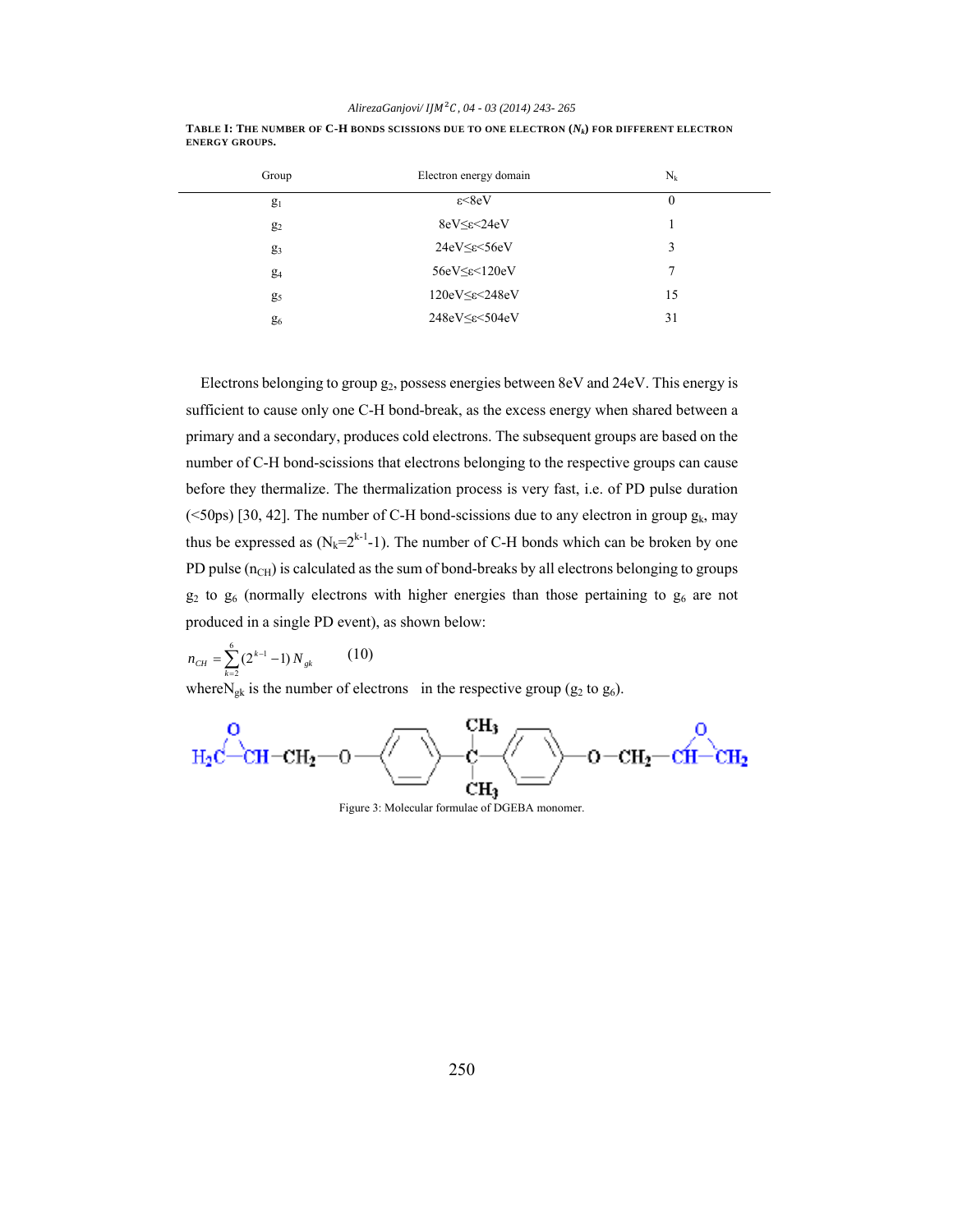



Diglycidyl ether of bisphenol-A (DGEBA) is a typical commercial epoxy resin and is chosen, in this work, as the base material to illustrate the mechanism of damage computation. Figure 3 shows the molecular structure of DGEBA. Thus, each DGEBA monomer has 24 C-H bonds. The radius of a DGEBA monomer is approximately  $R \approx 13.28 \text{A}^0$ ) [45], and its cross-sectional area is approximately  $A_{\text{DGEBA}} = 5.546 \times 10^{-18} \text{m}^2$ . The cross sectional area of the dielectric anode is  $A_{anode}=L_y\times L_z$  and the area of each side wall is  $A_{side\text{-walk}} = L_x \times L_z$ . The number of DGEBA monomers on the surface of the dielectric anode and cathode is thus approximately  $(N_{\text{DGEBA}})_{\text{anode}} = (N_{\text{DGEBA}})_{\text{cathode}} = A_{\text{anode}}/A_{\text{DGEBA}}$ and that on the surface of side wall is  $(N_{\text{DGEBA}})_{\text{side-walls}} = A_{\text{side-walls}}/A_{\text{DGEBA}}$ . The areas degraded from the dielectric anode and side-walls due to one PD pulse are estimated as follows:

$$
\delta A_{\text{anode}} = \left(\frac{n_{CH}}{24 \times N_{\text{DGEBA}}}\right)_{\text{anode}} A_{\text{anode}}
$$
\n
$$
\delta A_{\text{side-wall}} = \left(\frac{n_{CH}}{24 \times N_{\text{DGEBA}}}\right)_{\text{side-wall}} A_{\text{side-wall}}
$$
\n(11)

Chemical analysis of the deteriorated region in a micro-channel using microanalysis [43] showed that as a result of the intense spark discharge activity, complex chemical reactions take place between the plasma and the polymer surface. Energetic electrons (> 4.3eV) from the discharge transfer sufficient energy to the polymer surface to break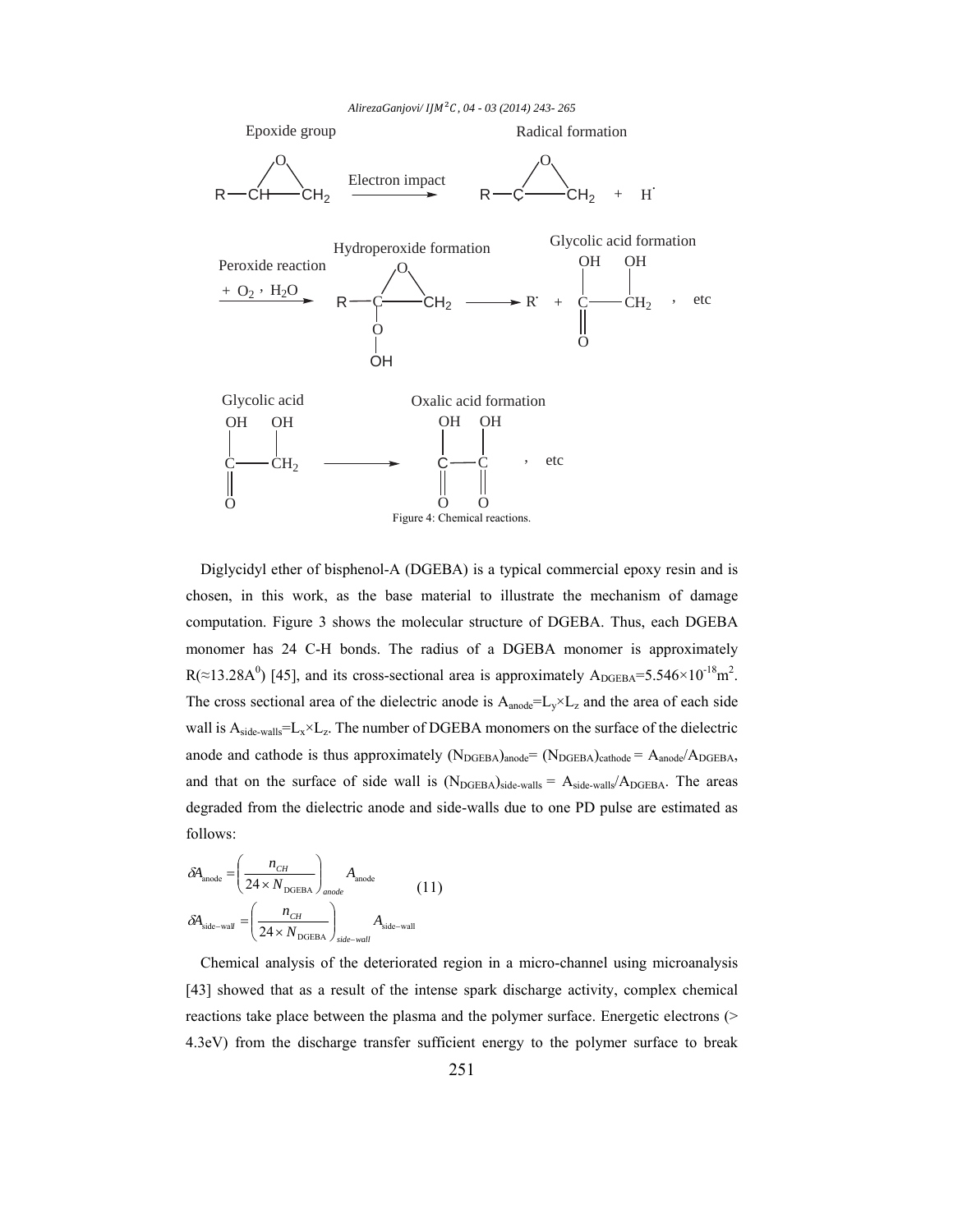covalent bonds (C-H bonds), thus giving rise to radical formation from epoxide groups in DGEBA monomer. It is commonly assumed in the literature [10-14, 20-25, 50] that surface oxidation during discharge treatment is via a free radical process which is presented in figure 4.

The water may either be present as trapped moisture in the epoxy matrix, or it may originate as one of the degradation by-products. The first few steps probably occur during the large pulse discharge (spark-type) regime [20]. The formation of the oxalic acid crystals, constitutes the final step of the reaction sequence, and is predominantly manifest during the pseudo-glow and glow discharge regimes. The results of Hudon et al for evaluation of surface conductivity with time suggest that droplets (formed in presence of spark discharges) have a more pronounced effect on surface conductivity than the crystals formed under glow discharge conditions [20-25]. Morshuis et al. showed that if one of the constituents H, C or O was absent, no droplet appeared [35, 36].

The breaking of C-H bonds due to electrons in DGEBA monomer requires at least 4.3eV. Based on chemical reactions presented in figure 3, we assume that each epoxide ring is responsible for formation of only one acid molecule. So, every DGEBA monomer containing two epoxide rings would produce only two acid molecules (figure 3). We further assume for the sake of convenience, that the cross section of each acid molecule is equal to that of one epoxide ring. The process of C-H bond breaking in DGEBA monomer is assumed to be probabilistic event. The probability of a C-H bond break is calculated as:

 $P = 2(\pi r^2 / \pi R^2)/3$ , (12)

where  $r(\approx 2A^0)$  and R are the radius of epoxide ring and DGEBA monomer, the coefficient '3' in the denominator owes its existence to three C-H bond in every epoxide ring. The number of acid molecules  $(N_a)$  which can be formed due to one PD pulse is obtained as  $(N_a)_{anode}$  = P $\times$ (N<sub>CH</sub>)<sub>anode</sub> and (N<sub>a</sub>)<sub>side-walls</sub> = P $\times$ (N<sub>CH</sub>)<sub>side-walls</sub> on dielectric anode and side-walls, respectively. So, the number of PD pulses  $(N_p)$  which are required to convert all the existing epoxide rings to acid molecules may be obtained as follows:

$$
(N_p)_{anode} = 2 \times (N_{\text{DGEBA}})_{\text{anode}} / (N_a)_{\text{anode}}
$$
  

$$
(N_p)_{side-walls} = 2 \times (N_{\text{DGEBA}})_{\text{side-wall}} / (N_a)_{\text{side-walls}}
$$
 (13)

The coefficient "2" is due to presence of two epoxide rings in each DGEBA monomer. Again, the number of cycles required to convert all epoxide groups to acid is as follows:

$$
(N_{cycle})_{anode} = (N_p)_{anode} / N_{PDC}
$$
  

$$
(N_{cycle})_{side-walls} = (N_p)_{side-walls} / N_{PDC}
$$
 (14)

where  $N_{PDC}$  indicates the number of PD pulses per cycle [4-7].

Hence, the time required to convert all epoxide rings to acid molecules at a supply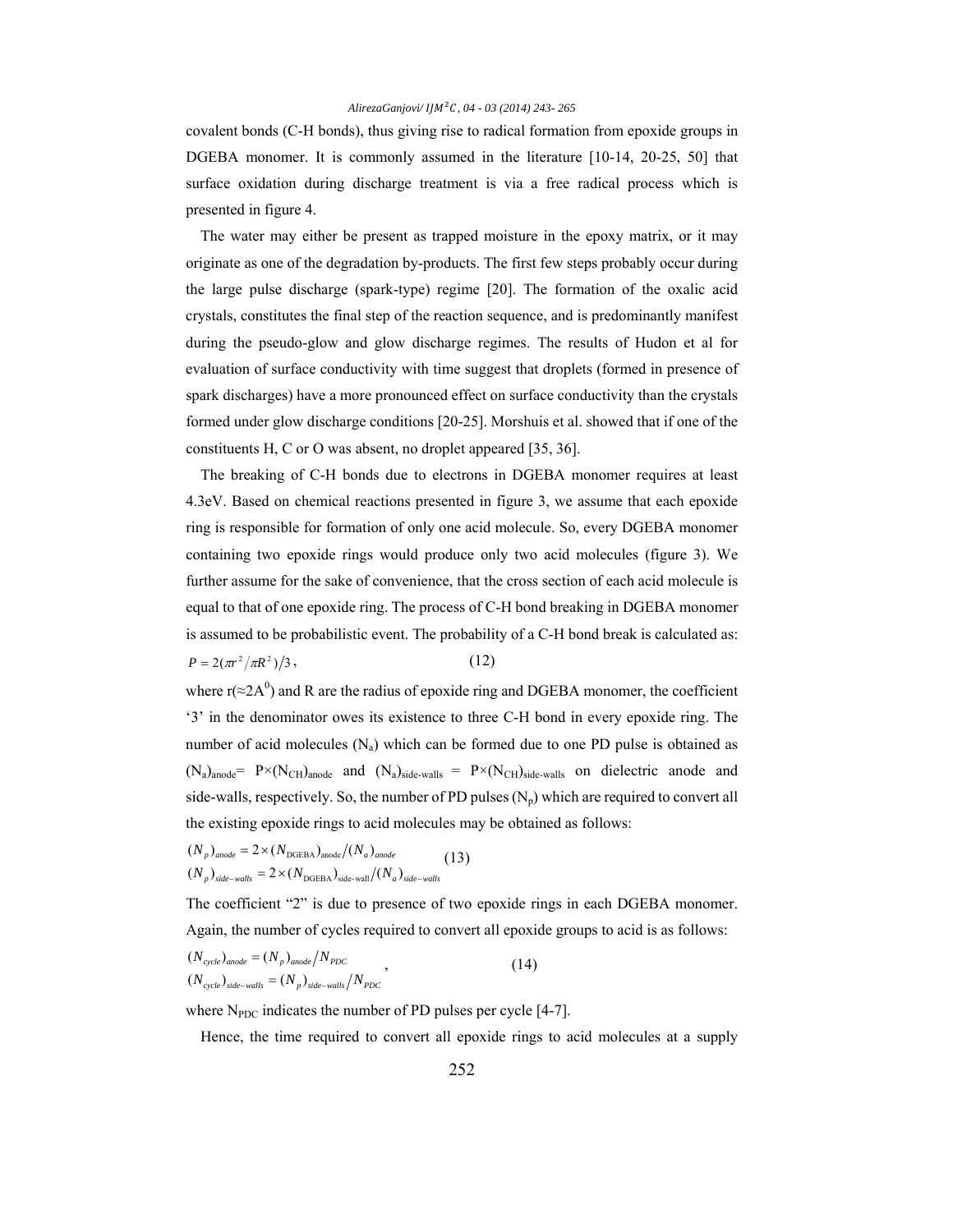frequency of 50Hz (T=20ms) may be calculated as follows:

$$
(t_c)_{anode} = T \times (N_{cycle})_{anode}
$$
  
\n
$$
(t_c)_{side-walls} = T \times (N_{cycle})_{side-walls}
$$
 (15)

wheret<sub>c</sub> is the required time to convert all epoxide rings to acid molecules.

#### 4. **Simulation Results**

l.

In this paper, we present a typical simulation in which we trace the evolution of the distribution of charged particles within a narrow gas-filled channel. The simulation is performed with the chosen parameters presented in table II. It may be noted that a channel with a significantly large length / width ratio is chosen.

| Table II: Simulation data           |                    |                            |  |  |  |
|-------------------------------------|--------------------|----------------------------|--|--|--|
| <b>Property</b>                     | Symbol             | <b>Value</b>               |  |  |  |
| Length of Narrow channel            | $L_{x}$            | $20 \mu m$                 |  |  |  |
| Width of Narrow Channel             | $L_{v}$            | $1 \mu m$                  |  |  |  |
| Depth of Narrow Channel             | $L_{z}$            | $1 \mu m$                  |  |  |  |
| Dielectric thickness                | $L_d$              | $20 \mu m$                 |  |  |  |
| Background gas pressure             | P <sub>g</sub>     | 101325 Pa                  |  |  |  |
| Background gas temperature          | $T_g$              | $0.026$ eV                 |  |  |  |
| External capacitor                  | $\mathcal{C}$      | 40pF                       |  |  |  |
| Initial number of charged particles | $n_f$              | 10                         |  |  |  |
| Photo-emission coefficient          | $\lambda_{\rm ph}$ | $5\times10^{-5}$ [38]      |  |  |  |
| Ion-induced emission coefficient    | λi                 | $1.5\times10^{-3}$ [38]    |  |  |  |
| Dielectric constant of air          | $\varepsilon_0$    | $8.85 \times 10^{-12}$ F/m |  |  |  |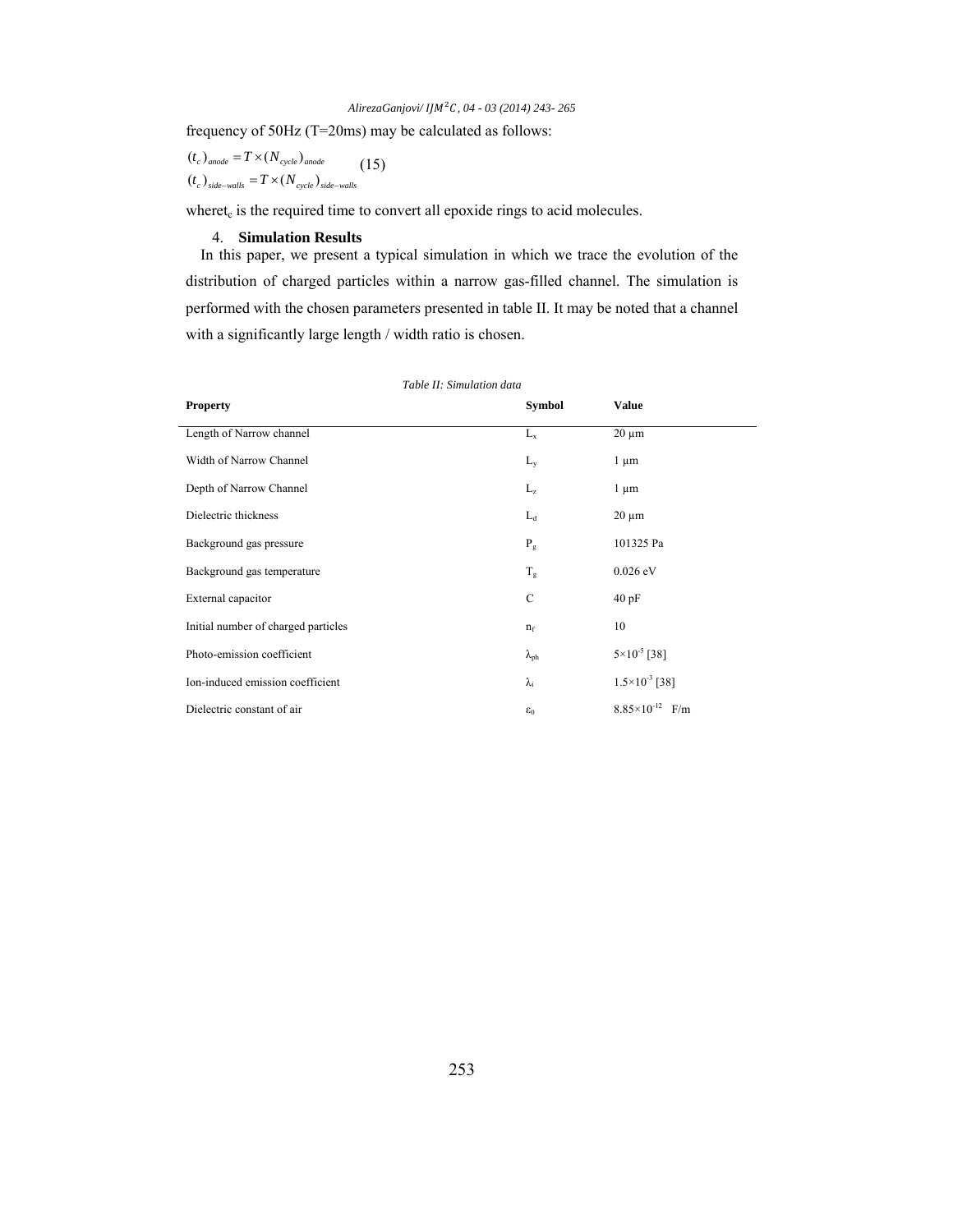*AlirezaGanjovi/ IJM<sup>2</sup>C*, 04 - 03 (2014) 243- 265



Figure 5: Time history of (a) number of electrons (b) transfer of electrons to the surrounding dielectric of the narrow channel, (c) number of positive ions (d) transfer of positive ions to the surrounding dielectric of the narrow channel, (e) number of negative ions (f) transfer of negative ions to the surrounding dielectric of the narrow channel.

Figure 5 shows the time history of number of electrons, positive and negative ions and charge transfer to dielectric anode and cathode associated with electrons and ions. The initial loading of electrons considered is sufficient for rapid ionization of the neutral gas molecules. It is observed that electrons leave the narrow channel very quickly (within 1ns), due to their higher mobility. Positive ions linger for almost 2 ns. Negative ions are depleted fast, within 1.2 ns. This is in agreement with simulation results obtained by Novak et al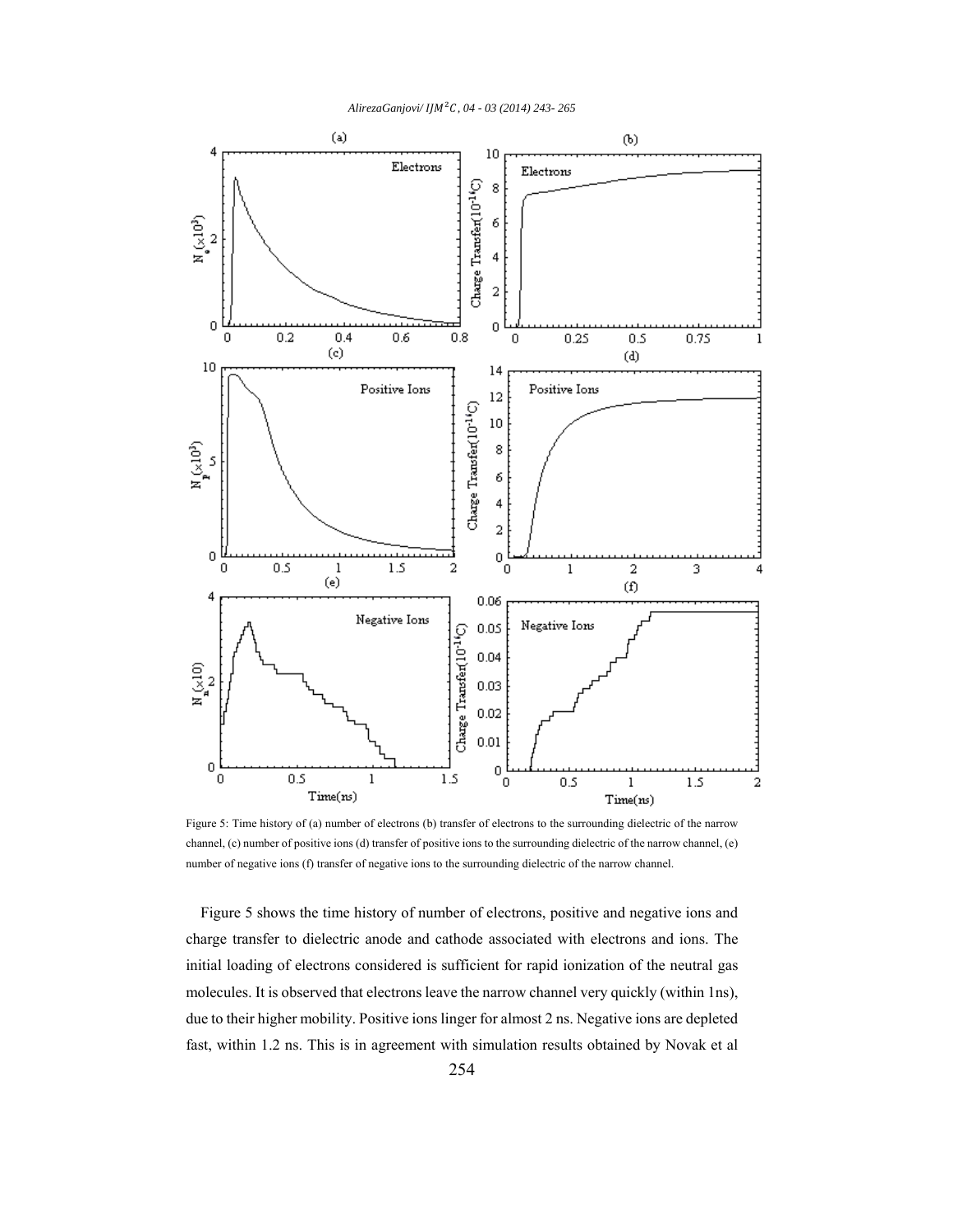using a fluid model and for a 0.5mm dielectric micro-gap [37].It may be noted that the total amount of charge transferred by the negative ions in a single pulse is  $0.056 \times 10^{-16}$ C, much lower than that due to migration of electrons  $(9.027 \times 10^{-16} \text{C})$  and positive ions  $(11.93\times10^{-16}C)$ . It is important to remember that any degradation in the channel is due to the sum total of the effects of numerous consecutive PD pulse.



Figure 6: The net charge density spatial profile along the length of narrow channel for different configurations at  $L_v=0.5\mu m$  at different moments of time.

Figure 6 shows the variation of net charge density ( $p=e(n_p-n_e-n_n)$ ) within the narrow channel with distance from the anode in the mid-width  $(L_v=0.5\mu m)$  at different instants of time. Where,  $n_e$ ,  $n_p$ and $n_n$  are the densities of electrons, positive and negative ions. As observed for narrow cavities [37], the net charge density inside the narrow channel is mostly due to positive ions and net charge density decreases gradually towards the cathode. As seen in these figures, at the moments of 30ps and 90ps, in the region near the anode  $(x<2\mu m)$ , the net charge density reaches very low values. This is the ionization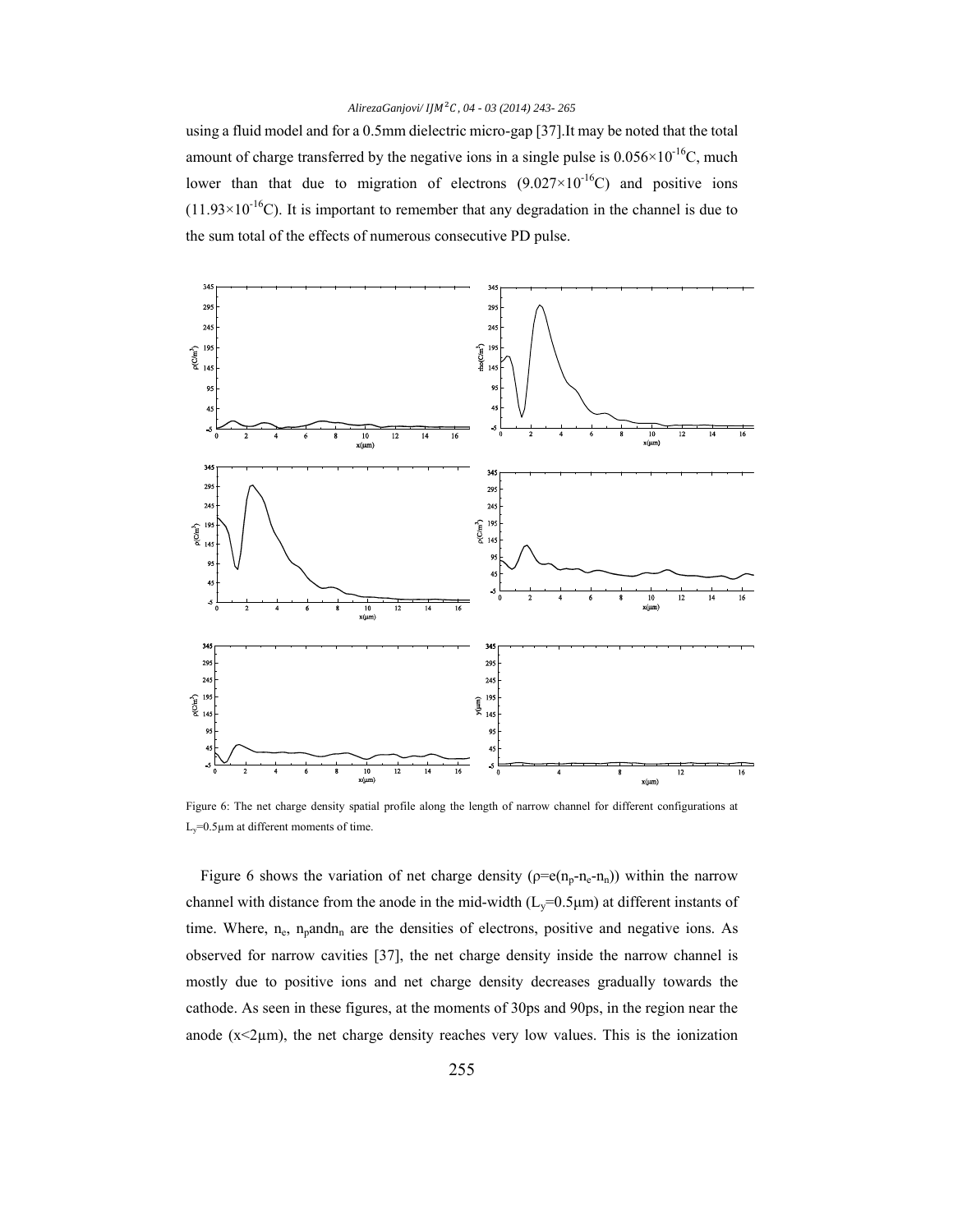region, and before the charge particles drift towards the electrodes, the positive charge almost negates the effect of electrons, and the net charge density becomes very low. The very high positive value next to this region is the net charge density due to the large number of positively charged particles as they slowly drift towards the cathode. As time progresses, the positive ions move further and further away from the region of ionization towards the cathode and the peak in this region is reduced, the net charge density becoming more uniformly distributed along the inter-electrode distance. At t=2.4ns, most charged particles have left the narrow channel and net charge density is close to zero.



Figure 7: Spatial variations of x-component of electric field  $(Ex(x, y))$  inside the narrow channel at different time moments.

The spatial variation of the x-component of electric field  $(E_x(x,y))$  is depicted in figure 7. The distribution of field within the narrow channel is originally uniform. The distribution of charged particles inside the narrow channel (in figures 5 and 6) shows that the effect of space charge on applied field is mostly due to positive ions. A positive space charge region forms ahead of the anode where they accumulate. This results in a reduced field close to the anode. Simultaneously the field near the cathode is enhanced in the direction of the applied field, due to the positive charge cloud now nearing the negatively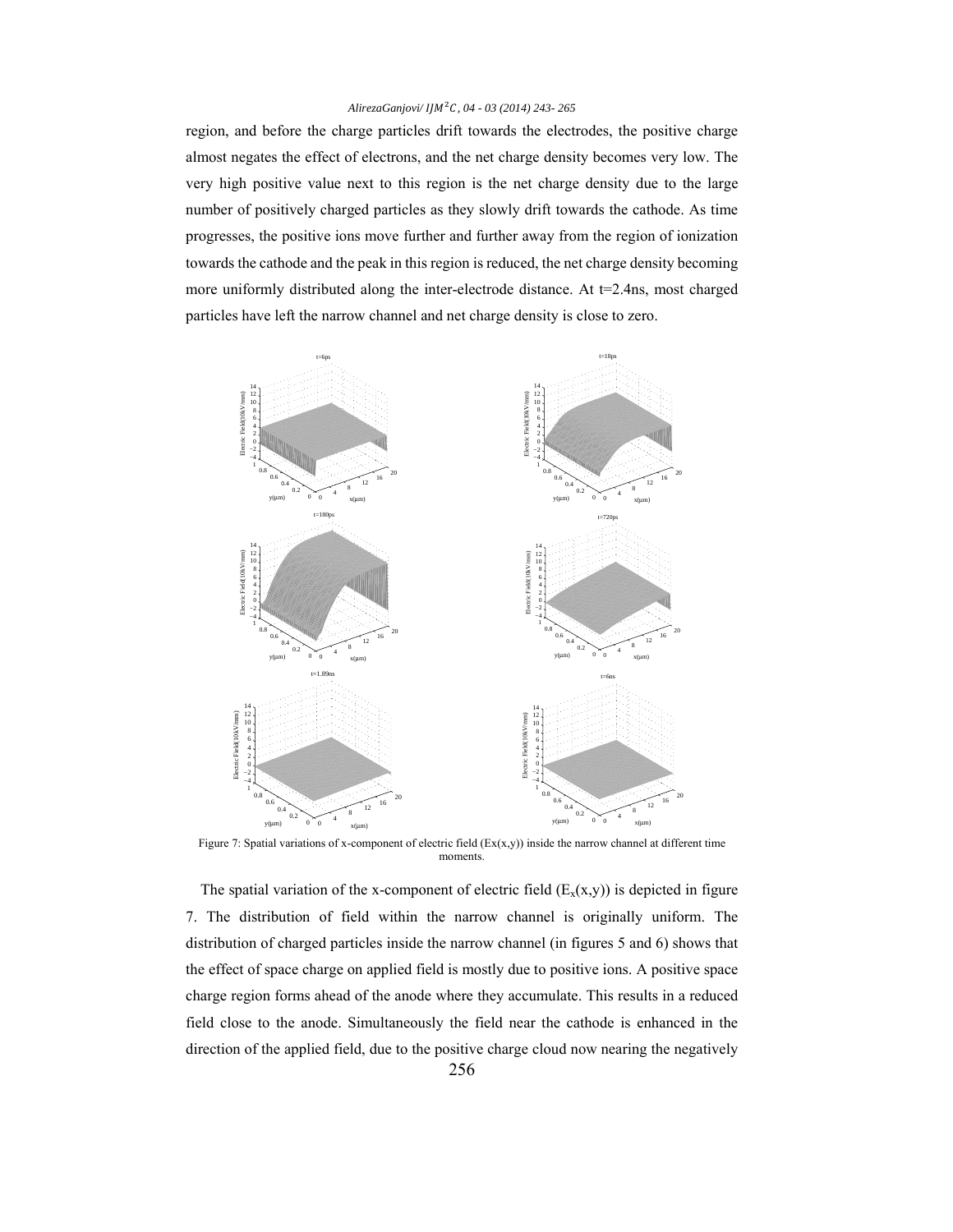charged cathode. Owing to the accumulation of negatively charged particles at the anode which causes the anode potential to reduce, the field at the anode never recovers original values. Finally, the field within the channel becomes uniform as the charge dissipates.



Figure 8: Variation of electric potential (V) along narrow channel length at different the different moments of time.

The spatial variations of electric potential (**E**=-**GradV**) across narrow channel at the different moments of time is presented in figure 8. The potential at t=6ps (almost at beginning of discharge) at x=0 (on dielectric anode) is around 800 V. Due to increased ionization, at the next time-steps the electric potential across the micro-cavity increases and finally comes back to its initial value. Due to the charge accumulation on the dielectrics, the electric potential never recovers its initial values.

Table III: Group composition of electrons  $(N_{\text{gk}})$  impacting the dielectric anode at different applied electric fields.

| E(kV/mm) | $N_{\rm gl}$ | $N_{g2}$ | $N_{g3}$ | $N_{g4}$ | $N_{g5}$ |
|----------|--------------|----------|----------|----------|----------|
| 15       | 92           | 69       | 14       |          | $\theta$ |
| 25       | 180          | 165      | 81       | 4        |          |
| 35       | 1810         | 892      | 444      | 93       |          |
| 45       | 2984         | 1283     | 796      | 271      | 25       |
| 55       | 5817         | 1741     | 1232     | 661      | 136      |

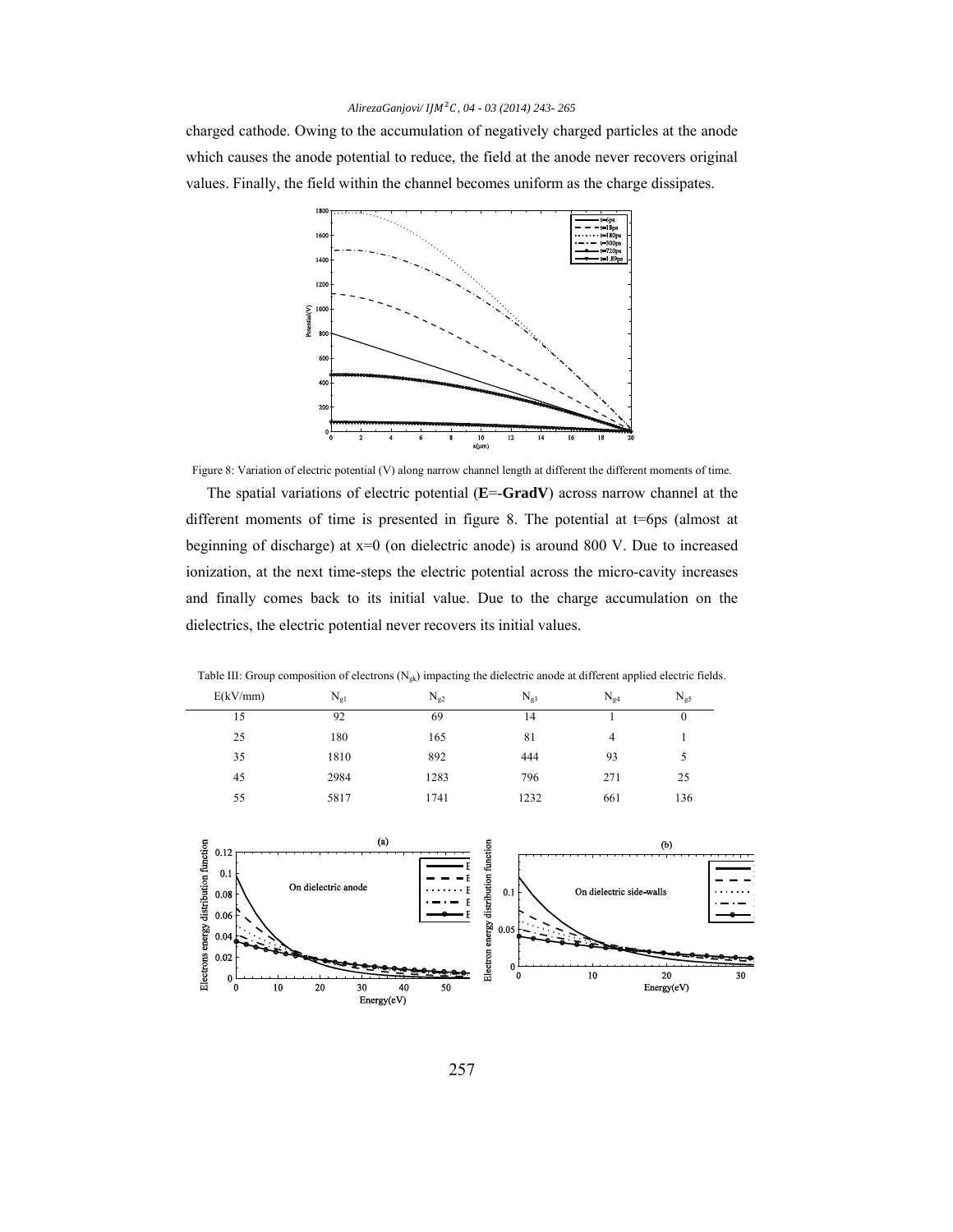

Figure 9: (a) EDF of electrons striking the dielectric anode surface, (b) EDF of electrons striking the surface of dielectric side walls, (c) average kinetic energy of electrons striking the dielectric anode and side walls, (d) variation of fractional area damaged (δA/A) during one PD pulse on dielectric anode and side-walls as a function of electric field across narrow channel, (e) distance (normalized) from dielectric anode of region of maximum damage  $(x^D/L_x)$  on dielectric side walls, (f) The time of conversion of entire of epoxide rings to acid molecules  $(t<sub>c</sub>)$  on dielectric anode and side-walls as a function of electric field across narrow channel, (g) charge trapped to narrow channel side-walls during one single PD pulse as a function of electric field narrow channel.

As In this work, the material surrounding the dielectric narrow channel is assumed to be DGEBA. So, the presented results are confined to the issue of C-H bond scission due to electron impact. Table III shows the group composition of electrons  $(N_{gk})$  impacting the dielectric anode at different applied electric fields. With higher electric fields, the total number of electrons reaching the dielectric anode is higher due to greater ionization. This matches the observation by Serra et al. [42] that the number of electrons generated inside a cavity increases with applied electric field. Also, understandably, increase in applied electric field results in larger proportion of hot electrons being produced.

Generally, the computation of the electron energy distribution functions (EEDF) of the electrons reaching the dielectric anode and side-walls could provide useful information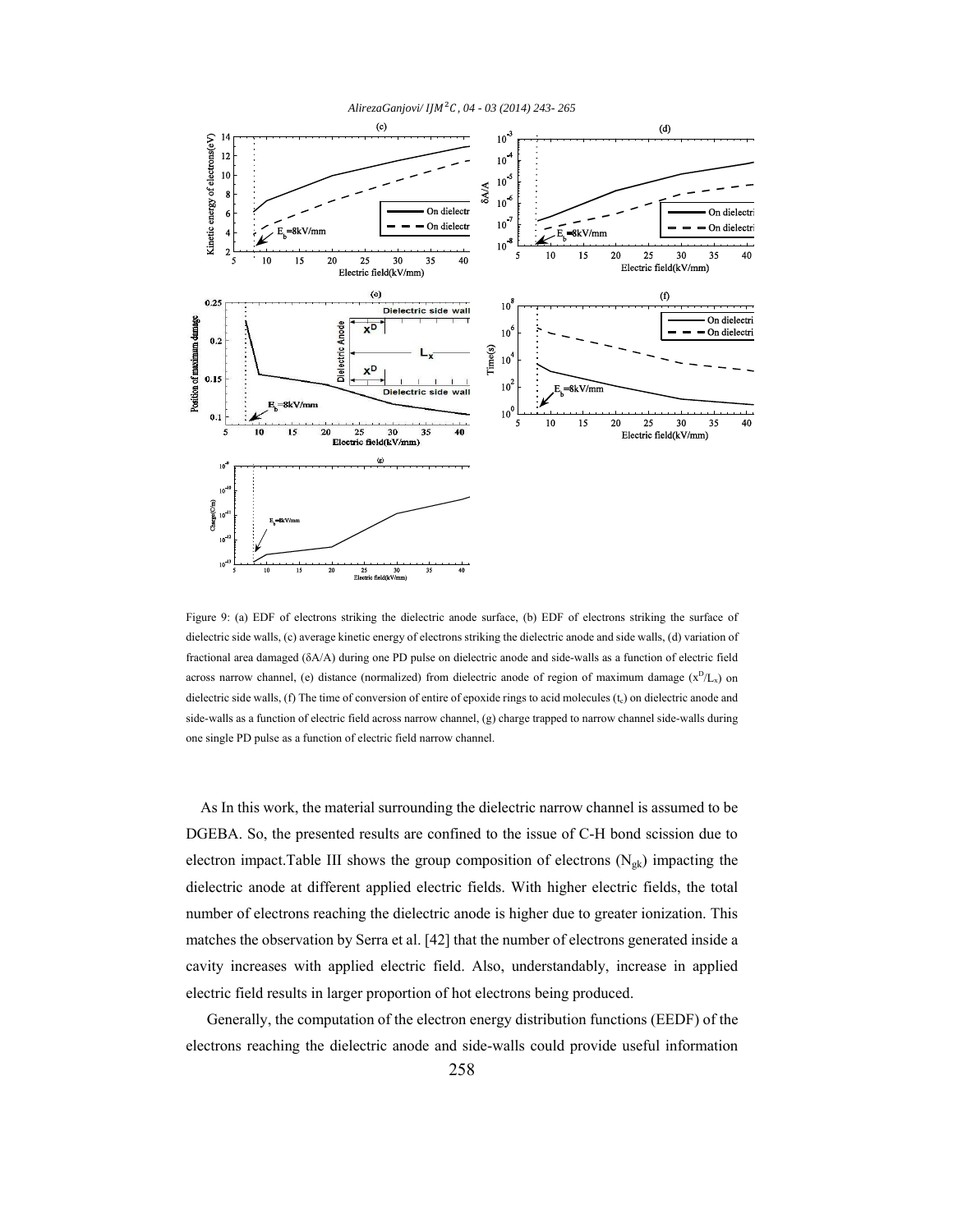about PD pulse activity and the consequent damage into solid dielectric material.The energy distribution functions are helpful in understanding of the mechanism by which the highenergyelectronscan cause damage into solid dielectric materials due to PD activity within narrow channel. Figures 9(a) and 9(b) show that the Electron Energy Distribution Functions(EEDF's)are completely deviated from the Maxwellian distribution. These figures show that the increase in applied field is accompanied by a decrease in the proportion of cold electrons with energies less than 10eV. Then, the average value of electron temperature or kinetic energy of electrons at the dielectric anode increases with electric field (figure  $9(c)$ ). It means that the electrons acquire higher energies as they are accelerated in the stronger electric field within the narrow channel.

The combined effect of increased number of impacting electrons, and higher average energy of impacts, contribute to a higher number of C-H bond-scissions; a greater percentage of the dielectric anode surface is thereby degraded. As shown in figure 9(d), the effect of field on the extent of damage on the dielectric side-walls of the channel is similar to that on the dielectric anode. Kinetic energy, and therefore, degradation at the side walls increases at a steeper rate than at the dielectric anode, as a comparison of figures 9(c) and 9(d) shows.

A simple parametric fit on fractional area damaged  $(\delta A/A)$  for dielectric anode and side walls with electric field indicates a higher proportionality at the dielectric anode as given below:

$$
\left(\frac{\delta A}{A}\right)_{\text{anode}} \propto (E)^{8.6} \qquad (16)
$$

$$
\left(\frac{\delta A}{A}\right)_{\text{side-wall}} \propto (E)^{6.75}
$$

where  $(\delta A/A)_{\text{anode}}$  and  $(\delta A/A)_{\text{side-walls}}$  are respectively the fractional area damaged on dielectric anode and side-walls of tree channel. The quantity (δA/A) during one PD pulse is somewhat comparable to the "damage growth rate" of dielectric-void interface obtained by Montanari et al. [15, 30, 31, 42] in his aging model. Their estimation of the damage growth rate is based on the amount of energy dissipated in the insulating material surrounding a cavity, and obtained as the ratio of the thickness of the slab damaged  $(D_{dis})$  to the total time  $(t_{dis})$  required to dissociate at least half of the CH bonds inside this dielectric slab.

Interestingly, dielectric side-walls are not uniformly impacted by the damage-inducing electrons. The average distance at which the dielectric side-walls are struck is shown in Figure 9(e). As may be seen, regions very close to the anode (near 25% of the total channel length at lower electric fields of 8 kV/mm) are most damaged. The region of damage occurs closer the anode at higher applied electric fields for example, around 10% for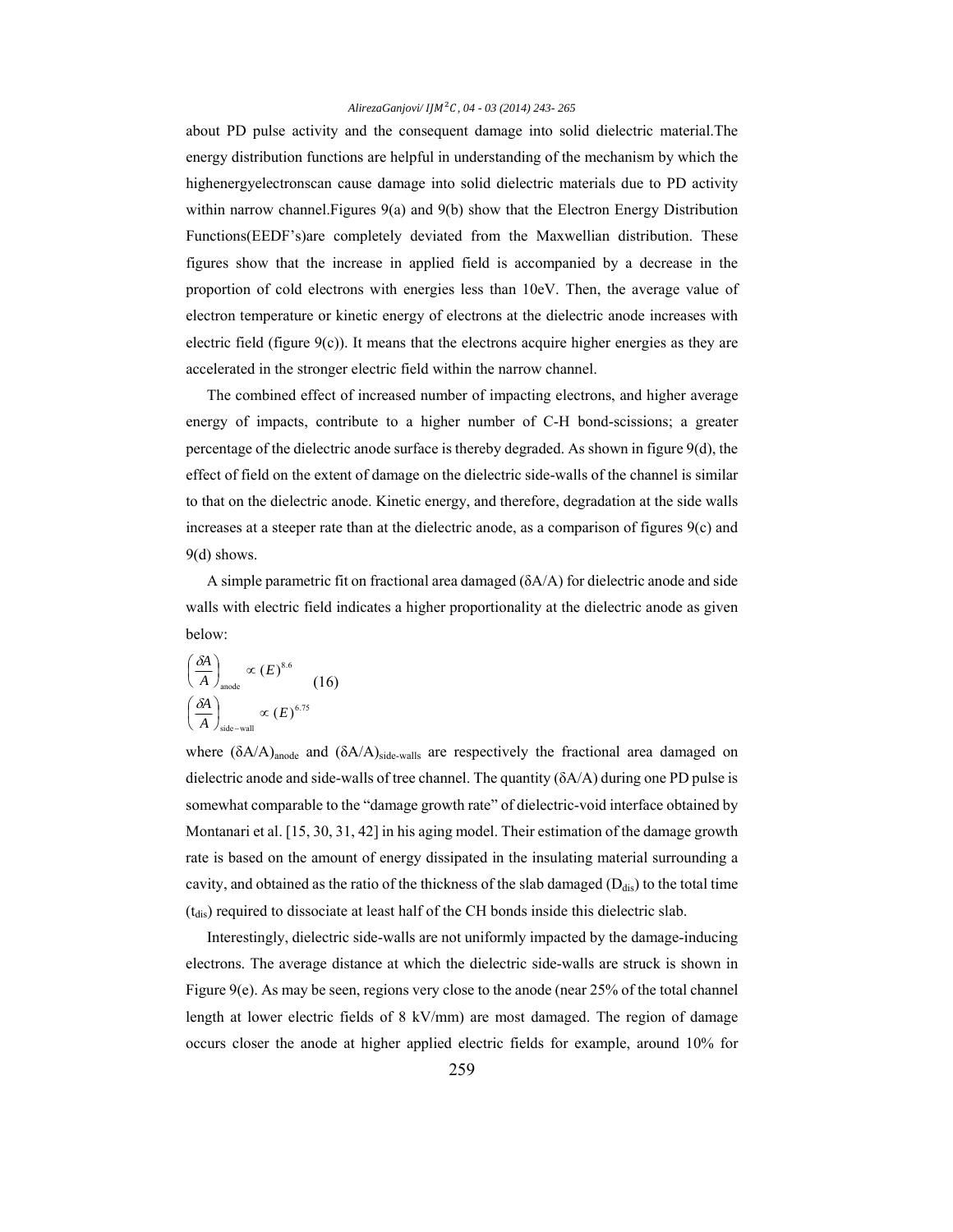electric field with value of 50 kV/mm.

Figure 9(f) shows the effect of applied electric field on the time taken to convert all the epoxide rings on dielectric anode and side walls to acid molecules  $(t<sub>c</sub>)$ . The larger number of electrons and increased average kinetic energy of the electrons reaching the surrounding dielectrics (figure 9(c)), contribute to a reduction in the time for conversion of the epoxide rings on dielectric anode and side walls to acid molecules  $(t<sub>c</sub>)$  in both cases. The time to conversion varies sharply with field, e.g. from 80 min to 2.53 s for dielectric anode, as the field increases from 8 kV/mm to 50 kV/mm. This would essentially mean an increased surface conductivity at higher electric fields, given the same time of exposure to discharge.

Two types discharge pulse forms, a spark-type and smaller Townsend have been reported [20-25] to occur within micro-channels. Kaminaga et al. reported that a free radical is generated in the initial phase of degradation of Polyethylene in high electric fields [26]. These free radicals are expected to react with oxygen and produce oxides, accompanied by luminescence. The number of free radicals was seen by them to increase with applied voltage [10-12].

As displayed in figure 9(f), theconversion time of the epoxide rings to acid molecules  $(t<sub>c</sub>)$  varies from 666 h to 5.96 min for dielectric side-walls. The conversion time for dielectric side-walls is comparatively much higher than for dielectric anode. Conversion of all epoxide rings to acid molecules would cause an increase in surface conductivity of side-walls of tree tubule. It is reasonable to suppose that increased surface conductivity would lead to easy movement of charged particles along side walls and consequently a situation where no voltage can effectively be supported along the length of tree tubule; this might cause PD extinction. Dissado et al. [15, 16] reported that movement of charges on the tubule wall can short-circuit a discharge.

In this paper, we see that the time required for conversion of dielectric side-walls to conductive walls is two orders of magnitude greater than the time needed for the dielectric anode. This indicates that it might be expected that after a sufficient number of spark-type pulses, there would be a change in the nature of the discharge i. e. from pulse-type to glow. It is therefore unlikely that the discharge along a tree tubule would be extinguished with time; rather a transition in the nature of the discharge is likely to occur. This corroborates the results by Hudon et al. who reported the occurrence of glow discharges at very long times [20, 21].

The effect of applied electric field on the magnitude of trapped charge on the dielectric side-walls of the tree channel during one PD pulse is depicted in figure  $9(g)$ . A larger number of charges (mostly electrons) reaches the dielectric side-walls at higher fields.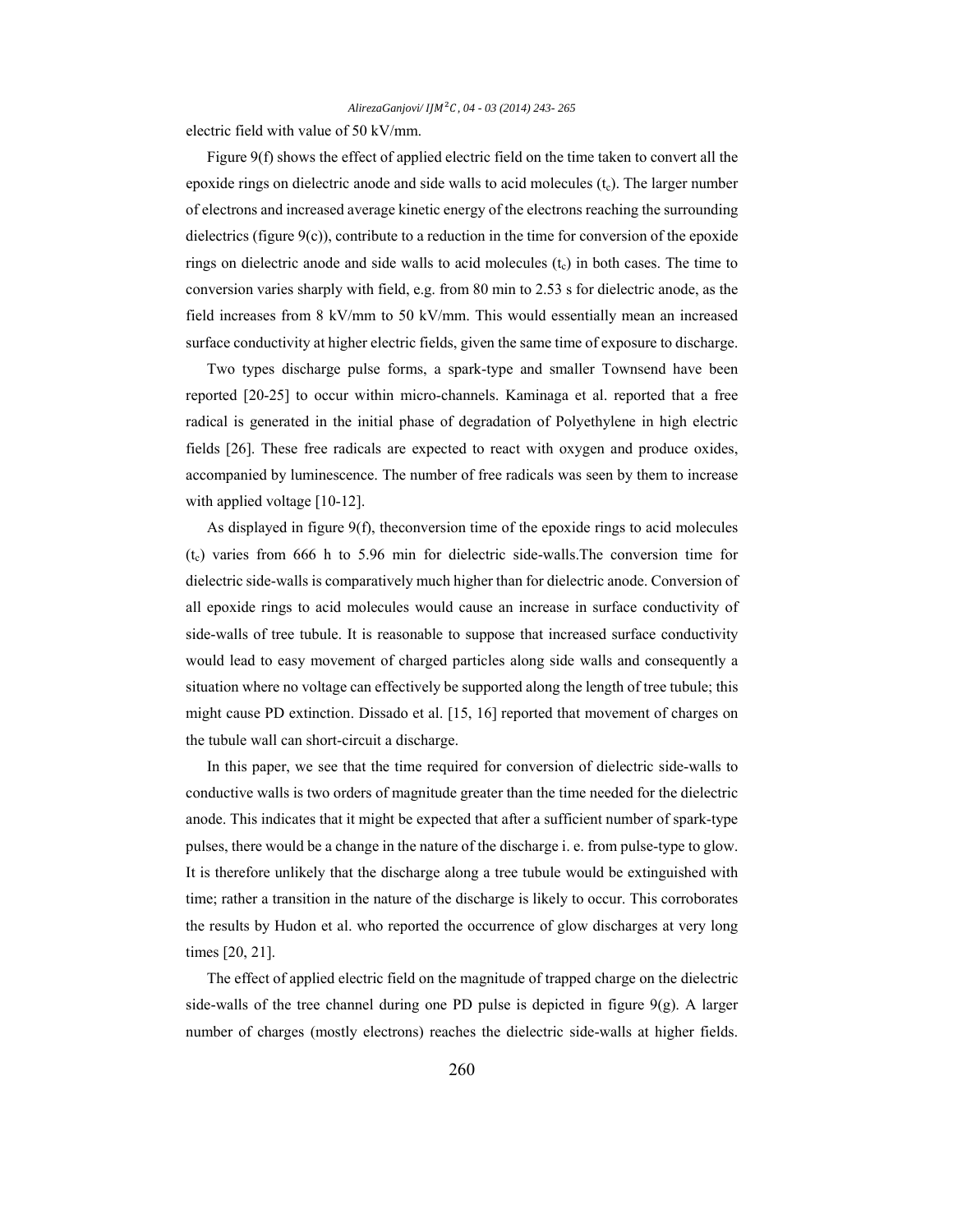Auckland et al [1, 3] confirmed that avalanches within the gas-filled channel generate charges which are deposited on the walls or are trapped within the solid, reducing the voltage across the channel and extinguishing further avalanches. The initial luminosity of the breakdown originates within the solid, before a visible discharge occurs in the gas. Finally, increase in applied electric field increases ionization and the number of impacts per discharge and, as a result tends to cause greater cumulative damage over time as well as increase in surface conductivity. At higher fields, the increased degradation is due to an increase in the number of impacting charged particles, in spite of decrease in average impact energy. The time required to convert tree side-walls to a conductive surface  $(t_c)$  is much longer compared to that required for dielectric anode, and this is true for all values of electric field. This means that the transition from spark to glow discharges occurs at smaller time-scales than discharge extinction at all values of electric field. While increased number of impacts is accompanied by a decrease in the average energy at the impact site, the amount of charge deposited to surrounding dielectrics increases.

### 4. **Conclusions**

A Kinetic model based on a 2-dimensional PIC-MCC scheme has been successfully used to study of a PD activity inside a dielectric narrow channel. The model successfully yields detailed information about effect of applied electric field on the damage due to partial discharges activity into surrounding dielectrics of a narrow channel encapsulated within the volume of a dielectric material.

It is seen that the charged particles accumulation causes the development of an induced electric field by space charges that opposes the applied electric field. Computation of energy distribution functions of the electrons reaching the dielectric anode and side-wallsfor electric field values is one of the most important contributions of this work.

The obtained results showed that the Energy Distribution Functions (EDF) of the striking electrons onto the dielectric anode and side-walls is completely deviated from the Maxwellian distribution, and by increasing of the applied electric field,the proportion of cold electrons decreases.

The damage to the dielectric anode and side-walls in terms of C-H bond scission as well as increase in conductivity due to formation of acid droplets is estimated. The effect of the discharge on the surrounding dielectrics is such as to favor a change in the nature of the discharge rather than to lead to discharge extinction.

### **Appendix**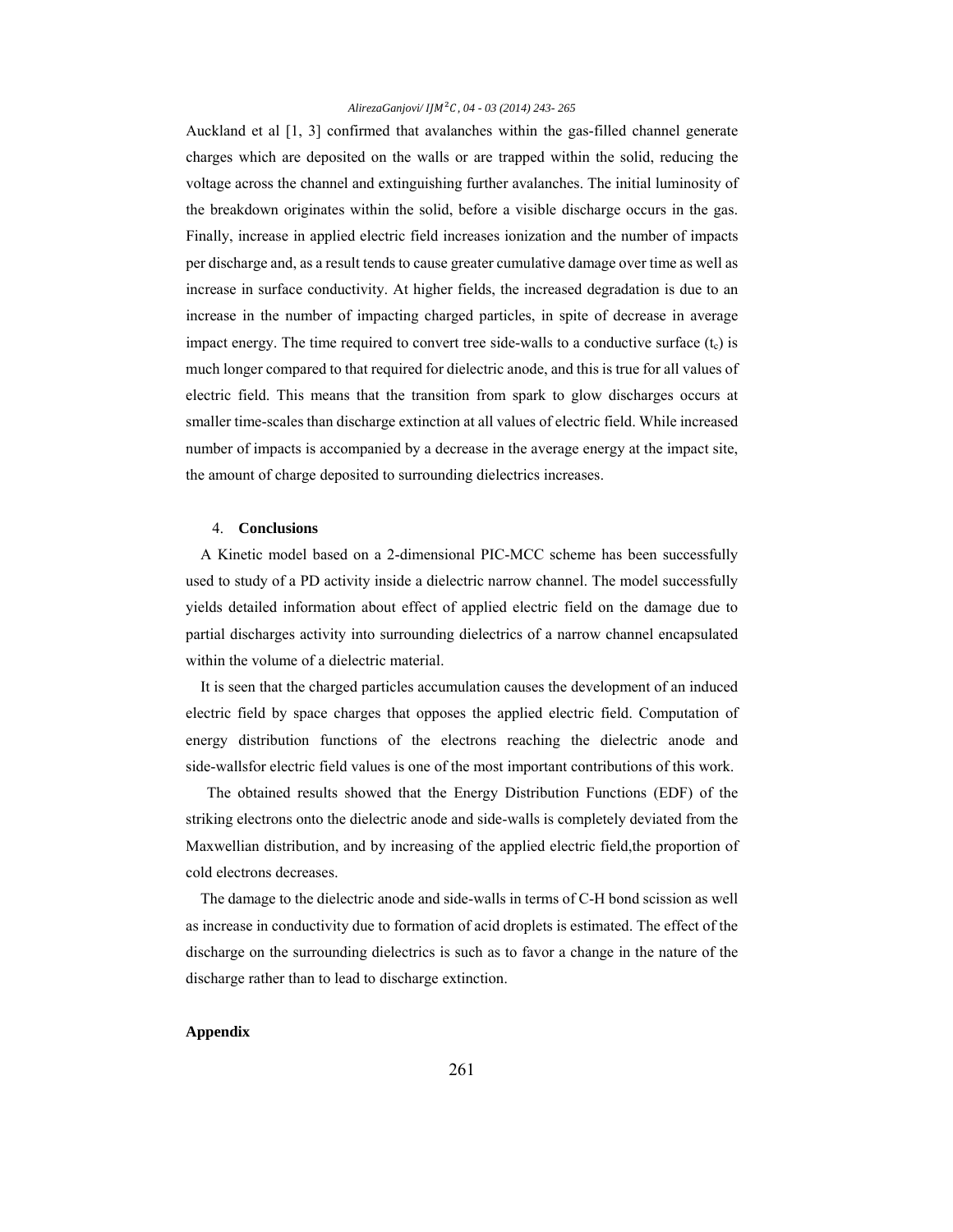The total charge density  $\sigma_T$  on the anode metallic electrode may be expressed by [48]:

$$
\sigma_{\scriptscriptstyle T}^{\scriptscriptstyle t}=\sum_{\scriptscriptstyle j=0}^{N-1}\sigma_{0\,j}^{\scriptscriptstyle t}\left(\rm{A1}\right)
$$

where  $\sigma_{0j}^t$  is the surface charge density on anode electrode at time 't'. The simplified form of equation (26) of [48] for a 'simple metallic-metallic' configuration (ref. [19]) is:

$$
\sigma'_{T} = \frac{\varepsilon_{0}}{\Delta x} N \phi'_{0} - \frac{\varepsilon_{0}}{\Delta x} \sum_{j=0}^{N-1} \phi'_{1j} - \frac{\Delta x}{2} \sum_{j=0}^{N-1} \rho_{0j} (A2)
$$

where,  $\phi_0^t$ ,  $\phi_{1j}^t$ , N are the potential on the anode at 't', potential at  $x_1(=1 \times \Delta x)$  and number of divisions along y-axis. Particle 'p' contributes to Q<sub>ij</sub>through the space charge density  $\rho_{ii}$ (bilinear weighting: [48]).

The equivalent circuit for the narrow channel bounded by dielectrics is shown in figure 2(b).  $C_g$ ,  $C_d$  and  $C_r$  represent the equivalent capacitances of the gap, the dielectric layers and dielectric material parallel to the micro-channel respectively, and  $J_{\text{conv}}$  is the discharge current density. The time variation of  $\sigma_T$ , the total charge density on the driven dielectric electrode, may be obtained from the Kirchhoff 's Current Law:

$$
A\frac{d\sigma_s}{dt} = I_{ext} - I_r + AJ_{conv}, \qquad (A4)
$$

where $I_{ext}$ ,  $\sigma_T$  and  $I_r$  the total external current, charge on the dielectric surfaces and current in the dielectric material parallel to the narrow channel.

The time variation of voltage drop  $(U_d)$  across the dielectric slab is obtained as:

$$
C_d \frac{dU_d}{dt} = I_{ext} - I_r \tag{A5}
$$

Figure 2(b) shows a simple external circuit consisting of a voltage source in series with a capacitor coupled to the left electrode. The voltage drop  $V_c$  across the capacitor in the external circuit is obtained from voltage balance as,

 $V_c = V(t) - 2U_d - \phi_0$  (A6)

V(t) is the applied voltage source. The discrete finite differenced form of (A4) can be expressed as:

$$
A(\sigma_r^t - \sigma_r^{t-1}) = Q_c^t - Q_c^{t-1} - Q_r^t + Q_r^{t-1} + Q_{conv}^t (A7)
$$

where  $\int I dt = Q_c = CV_c$  and  $\int I_r dt = Q_r = CU_r$  and are the charge on the external capacitor and bulk of dielectric material parallel to the narrow channel, and  $Q_{conv}^t$  is the charge deposited on the electrode from the discharge in the cavity during the time interval (t-1, t). Combining equations (A6) and (A7), the following relation can be obtained:

$$
\sigma'_{T} = \sigma'^{-1}_{T} + \frac{1}{A} (CV(t) - (C + C_{r})\phi'_{0} - 2(C + C_{r})U'_{d} + Q'^{-1}_{r} - Q'^{-1}_{c} + Q'_{conv})
$$
 (A8)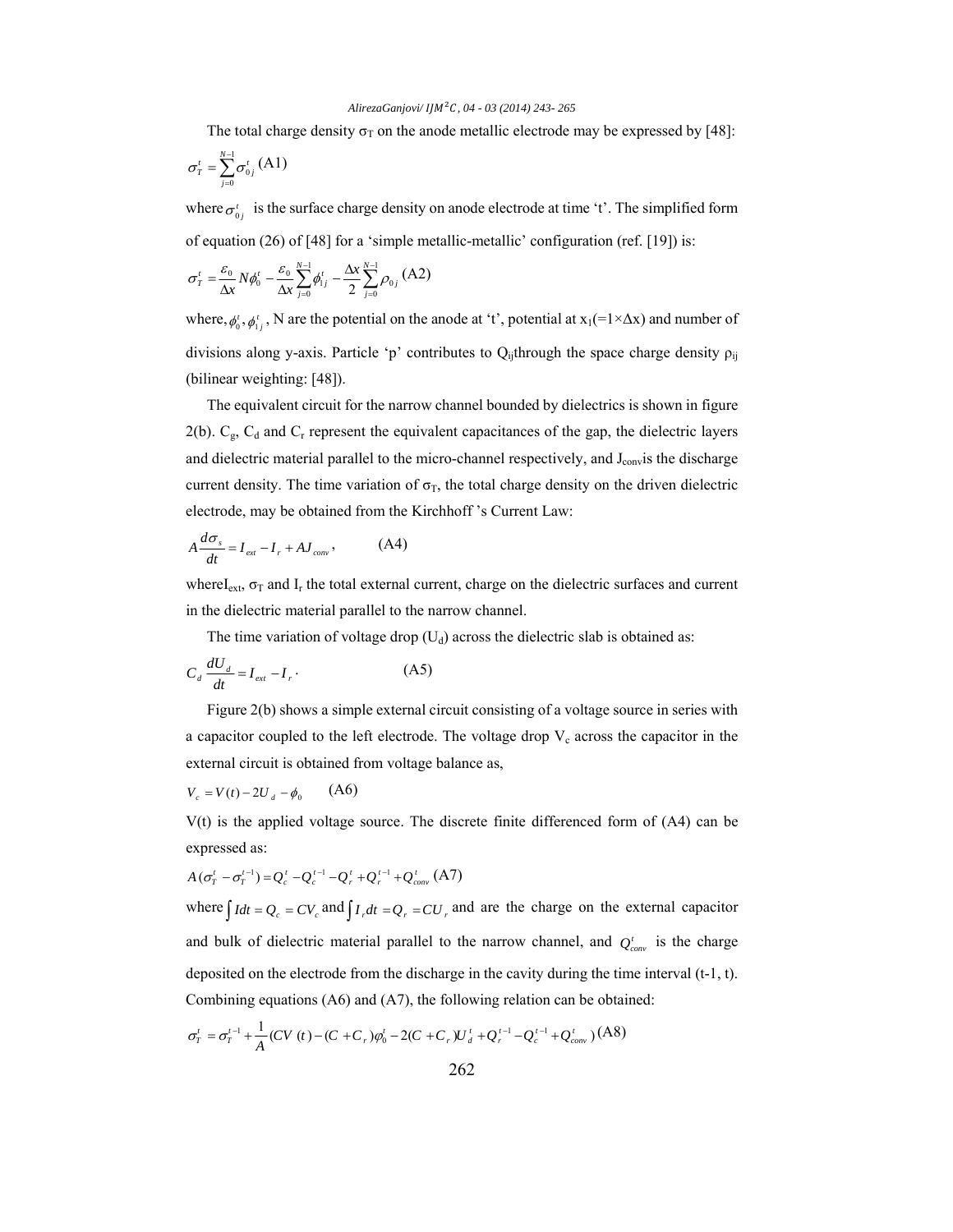Similarly, the discrete finite differenced form of (A5) can be expressed as:

$$
U_d^t - U_d^{t-1} = \frac{1}{C_d} \int (I_{ext} - I_r) dt = \frac{Q_c^t - Q_c^{t-1} - Q_r^t + Q_r^{t-1}}{C_d} (A9)
$$

If equations (A6) and (A9) are combined, then we have:

$$
U_d^t = \frac{U_d^{t-1} + \frac{1}{C_d}(CV(t) - (C + C_r)\phi_0^t - Q_c^{t-1} + Q_r^{t-1})}{1 + (C + C_r)/C_d} (A10)
$$

By inserting the value of  $U_d^t$  to the equation (A8) and taking  $\alpha = (1 + 2(C + C_r)/C_d)^{-1}$ , the

value of  $\sigma_r^t$  can be written as follow:

$$
\sigma'_{T} = \sigma'^{-1}_{T} + \frac{1}{A} (\alpha CV(t) - \alpha (C + C_{r})\phi'_{0} - 2\alpha (C + C_{r})U'^{-1}_{d} - \alpha Q'^{-1}_{c} + \alpha Q'^{-1}_{r} + Q'^{-1}_{conv}). \tag{A11}
$$

Equations (A1), (A2) for  $\sigma_r^t$  and (A11) can be combined and solved for  $\phi_0^t$  on

dielectric anode to produce:

$$
\varphi_0^t = (\sigma_{s_r}^{t-1} + \frac{1}{A} (\alpha CV(t) - \alpha Q_c^{t-1} + \alpha Q_r^{t-1} - 2\alpha (C + C_r)U_d^{t-1} + Q_{\text{Conv}}^t) + \frac{\Delta x}{2} \sum_{j=0}^{j=N} \rho_{0j} + \frac{\varepsilon}{\Delta x} \sum_{j=0}^{j=N} \varphi_{1j}^t) (\frac{\varepsilon}{\Delta x}N + \alpha (C + C_r)/A)^{-1}
$$
\n(A12)

#### **Acknowledgment**

I would like to acknowledge the Institute for Science and High Technology and Environmental Sciences for financial support within the project 1.140-90/2/24.

# **References**

- [1] Auckland D. W., Borishade A. B., and Cooper R., *Photographic investigation of breakdown of composite insulation*, Proceedings of IEE, **124(12)** (1997) 1263-1266.
- [2] Auckland D. W., Borishade A. B., and Cooper R., *The breakdown characteristics of air-filled tubules in solid insulation*, IEEE Conference Publication, Dielectric Materials, Measurements and Applications, Cambridge,(1975) 15-18.
- [3] Auckland D. W., Kabir S. M. F and Varlow B. R., *Charge deposition in gas filled channels with insulating walls*, IEE proceedings-A, **140(6)** (1993) 509-516.
- [4] Bartnikas R., *Discharge rate and energy loss in helium at low frequencies*, Electrical Engineering, **52** (1969) 348-359.
- [5] Bartnikas R., Engineering Dielectrics, Vol. I, *Corona Measurement and Interpretation*, R. Bartnikas and E. I. McMahon, Editors, SlT669, ASTM, Philadelphia, (1979).
- [6] Bartnikas R., *Note on ac discharges between metallic-dielectric electrodes in helium*, Journal of Applied Physics, **40** (1969) 1974-1976.
- [7] Bartnikas R., *Some observations on the character of corona discharges in short gap spaces*, IEEE Transactions on Electrical Insulation,**6(2)** (1971) 63-75.
- [8] Birdsall C. K. and Langdon A. B., *Plasma physics via computer simulation*, McGraw-Hill, New York, (1985).
- [9] Birdsall C. K., *Particle-in-cell charged-particle simulations, plus Monte Carlo collisions with neutral atoms, PIC–MCC*, IEEE Transactions on Plasma Science, **19** (1995) 65–85.
- [10] Blythe A. R., Briggs D., Kendall C. R., Rance D. G. and Ziehy V. J. I, *Surface modification of polyethylene by electrical discharge treatment and the mechanism of autoadhesion*, Polymer, **19** (1978) 1273-1278.
- [11] Briggs D. and Kendall C. R., *Chemical basis of adhesion to electrical discharge treated polyethylene*, Polymer, **20** (1979) 1053-1054.
- [12] Briggs D. and Kendall C. R., *Derivation of discharge-treated LDPE: an extension of XPS analysis and a probe of specific interactions in adhesion*, Int. Journal of Adhesion and Adhesive, (1982) 13-17.
- [13] Briggs D., Blythe A. R., Kendall C. R. and Wootton A. B., *Electrical discharge treatment of polypropylene film*, Polymer, **24** (1983) 47-52.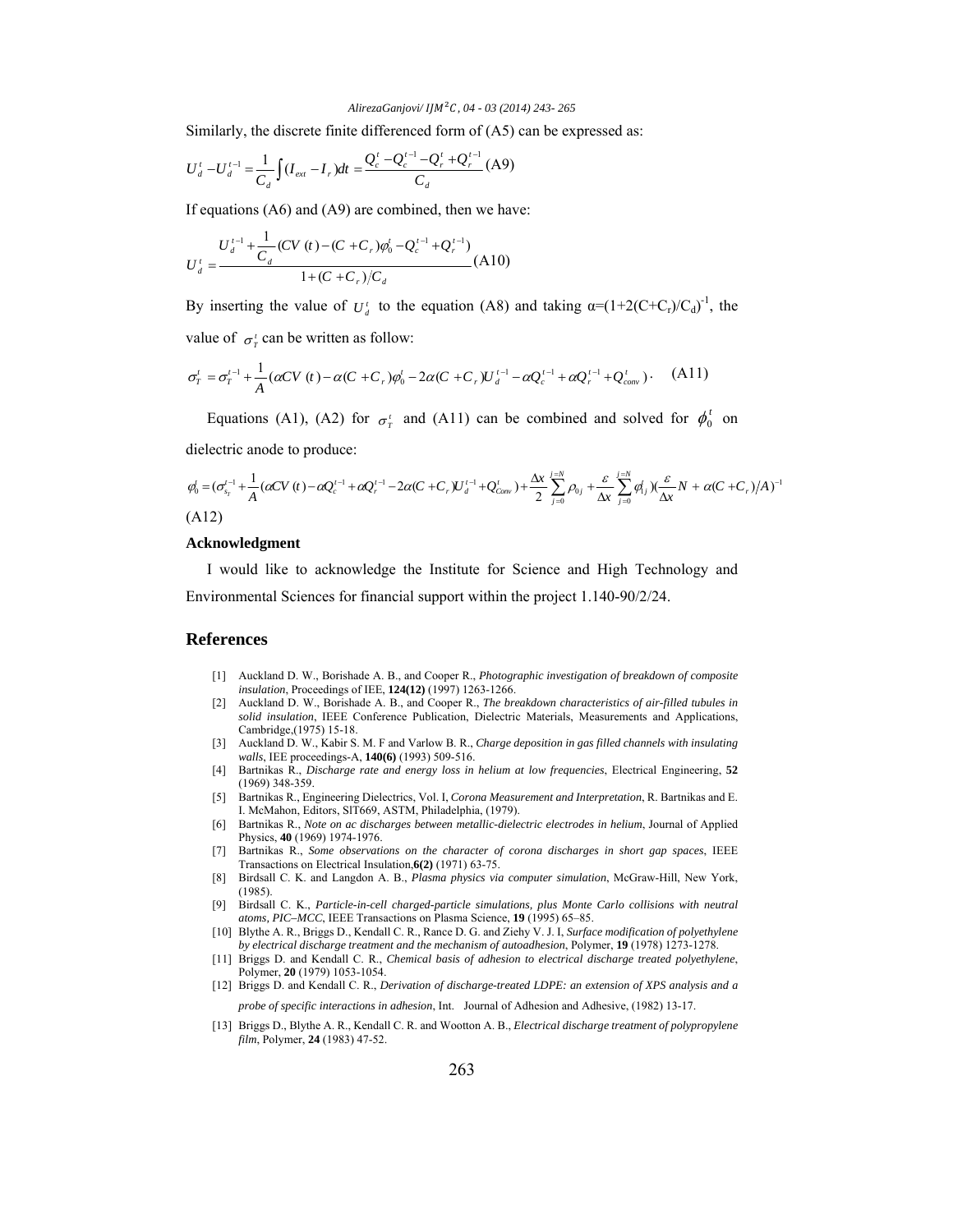- [14] Briggs D., Blythe A. R.,Kendall C. R. and Rance D. G.,*Surface modification of poly (ethylene terephthalate) by electrical discharge treatment*, Polymer, **21** (1980) 895-900.
- [15] Dissado L. A., Mazzanti G. and Montanari G. C., *Propagation of electrical tree structures in solid polymeric insulation*, IEEE Transactions on Dielectrics and Electrical Insulation,**4(5)** (1997) 496-596.
- [16] Dissado L. A., Mazzanti G. and Montanari G. C., *The role of trapped space charges in the electrical aging of insulating materials,* IEEE Transactions on Dielectrics and Electrical Insulation,**4(5)** (1997) 496-596.
- [17] *FariborziAraghi M. A. and MamizadehChatghayeh S., The Use of a Runge-Kutta Scheme for an ODE-PDE Model of Supply Chains*, International Journal of Mathematical Modeling & Computations, **3(1)** (2003) 43-50.
- [18] Gamez-Garcia M., Bartnikas R. and Wertheimer M. R, *Synthesis reactions involving XLPE subjected to partial discharges*, IEEE Transactions on Electrical Insulation, **EI-22(2)** (1987) 199-205.
- [19] Ganjovi A. A., Gupta N. and Raju G. R. G., *A kinetic model of a PD pulse within voids of sub-millimeter dimensions*, IEEE Transactions on Dielectrics and Electrical Insulation,**16(6)** (2009) 1743-1754.
- [20] Hudon C. and Bartnikas R., *Surface conductivity and gas phase reactions arising with epoxy exposed to partial discharges*, IEEE Conference on Electrical Insulation and Dielectric Phenomena, (1992) 725-34.
- [21] Hudon C., Bartnikas R. and Wertheimer M.R., *Chemical and physical degradation effects on epoxy surfaces exposed to partial discharges*, 4th International Conference on Properties and Applications of Dielectric Materials, Brisbane Australia, (1994) 811-814.
- [22] Hudon C., Bartnikas R. and Wertheimer M.R., *Effect of physico-chemical degradation of epoxy resin on partial discharge behavior*, IEEE Transactions on Dielectrics and Electrical Insulation, **2(6)** (1995) 1083-1094.
- [23] Hudon C., Bartnikas R. and Wertheimer M.R., *Spark-to-glow discharge transition due to increased surface conductivity on epoxy resin specimens*, IEEE Transactions on Dielectrics and Electrical Insulation, **28(1)**(1993) 1-8.
- [24] Hudon C., Bartnikas R. and Wertheimer M.R., *Surface conductivity of epoxy specimens subjected to partial discharges*, IEEE International Symposium on Electrical Insulation, Toronto, Canada, (1990) 3-6.
- [25] Ishida T., Kosaki M., Mizuno Y. and Nagao M.,*Computer aided partial discharge analyzing system for detection of swarming pulsivemicrodischarges*, IEE Conference Publication, (1993) 99-100.
- [26] Kaminaga K., Fukui T., Haga T., Suzuki T., Uozumi T. and Yasuda N.,*The mechanism of degradation of polyethylene in a high electrical field*, Conference on Electrical Insulation and Dielectric Phenomena, (1993) 666-71.
- [27] Lawson W. S., *Particle simulation of bounded 1D plasma systems*, Journal of Computational Physics, **80** (1989) 253-276.
- [28] Mardahl P. J. and Cartwright K. L., *Reducing numerical heating in 1-D PIC simulations*, Annual Progress Report for 1993, Plasma Theory and Simulation Group, University of California Technical Memorandum, Electronics Research Laboratory, Berkeley, (1993).
- [29] Mardahl P. J., and Verboncoeur J. P., *Charge conservation in electromagnetic PIC codes; spectral comparison of Boris/DADI and Langdon-Marder methods*, Computer Physics Communications, 106 (1997) 219-229.
- [30] Mayoux C., Garcia G. and Sarlaboux J., *Interaction of corona with dielectric material until damage*, IEEE Transactions on Electrical Insulation, **EI-17(2)** (1982) 156-162.
- [31] Mazzanti G.,Civenni F. and Montanari G. C, *Model of inception and growth of damage from microvoids in polyethylene-based materials for HVDC cables part 2: parametric investigation and data fitting*, IEEE Transactions on Dielectrics and Electrical Insulation, **14(5)** (2007) 1255-1263.
- [32] Mazzanti G.,Civenni F. and Montanari G. C.,*Model of inception and growth of damage from microvoids in polyethylene-based materials for HVDC cables part 1: theoretical approach*, IEEE Transactions on Dielectrics and Electrical Insulation, **14(5)** (2007) 1242-1254.
- [33] McMahon E. J. and Perkins J. R., *Surface and volume phenomena in dielectric breakdown of polyethylene*, IEEE Transactions on Plasma Science, **82(69)** (1963) 1128-1136.
- [34] *Mirshojaei S. S., Fayazzadeh S., The Comparison of E*ffi*cient Radial Basis Functions Collocation Methods for Numerical Solution of the Parabolic PDE's*, International Journal of Mathematical Modeling & Computations, **1(2)** 2011 60-73
- [35] Morshuis P. H. F. and Kreuger F. H., *The spatial distribution and electrical parameters of partial discharges in polyethylene insulation during aging*, Proc. 4th Int. Conf. Cond. Breakd. Solid Dielectrics, SestriLevante/Italy, (1992) 209-214.
- [36] Morshuis P. H. F. and Kreuger F. H., *Transition from streamer to Townsend mechanisms in dielectric voids*, Journal of Physics D: Applied Physics, **23** (1990) 1562-1568.
- [37] Novak J. P and Bartnikas R., *Quantitative model of a short-gap breakdown in air, XVIIth International symposium on discharge and electrical insulation in vacuum*, Berkeley, (1996) 60-64.
- [38] Novak J. P. and Bartnikas R., *Ionization and excitation behavior in a micro-cavity*, IEEE Transactions on Dielectrics and Electrical Insulation, **2(5)** 1995 724-728.
- [39] Raju G. R. G., *Gaseous Electronics: Theory and Practice*, Boca Raton,. FL: Taylor and Francis (2005).
- [40] Rogers E. C, Grad E. B. and Harriss V. G., *A servo-mechanism for the study of self-extinction of gaseous discharges in cavities in dielectrics*, Journal of Scientific Instrumentation, **33** (1956) 7-10.
- [41] Roldan A., Blanco F. Garcia G., Perez J. M. and Williart A., *Energy deposition model for low-energy electrons (10-10 000 eV) in air,*Journalof Applied Physics, **95(10)** (2004) 5865-5870.
- [42] Serra S., Mazzanti M. and Montanari G. C., *Theory of inception mechanism and growth of defect-induced damage in polyethylene cable insulation*, Journal of Applied Physics, **98** (2005) 034102-1-15.